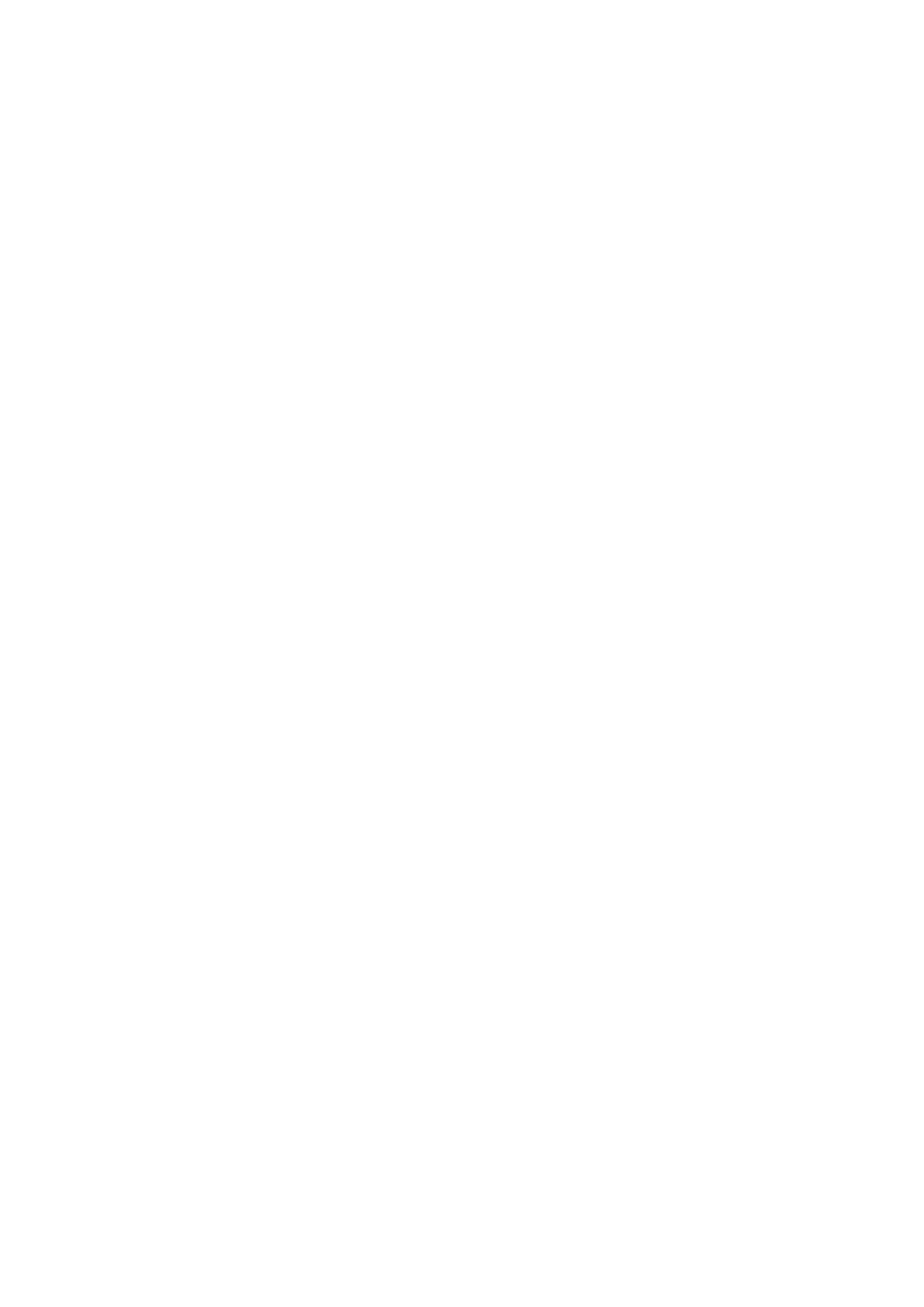| <b>DISTRICT: Surkhet</b> | [59]             | V.D.C./MUNICIPALITY: Agragaun<br>[1]             |       |               |
|--------------------------|------------------|--------------------------------------------------|-------|---------------|
| <b>WARD</b>              | <b>HOUSEHOLD</b> | <b>POPULATION</b><br><b>TOTAL</b><br><b>MALE</b> |       |               |
|                          |                  |                                                  |       | <b>FEMALE</b> |
|                          | 53               | 247                                              | 100   | 147           |
| 2                        | 31               | 145                                              | 66    | 79            |
| 3                        | 37               | 180                                              | 69    | 111           |
|                          | 57               | 265                                              | 125   | 140           |
| 5                        | 83               | 489                                              | 218   | 271           |
| 6                        | 33               | 198                                              | 92    | 106           |
|                          | 61               | 334                                              | 140   | 194           |
| 8                        | 36               | 192                                              | 99    | 93            |
| 9                        | 118              | 657                                              | 309   | 348           |
| <b>TOTAL</b>             | 509              | 2,707                                            | 1,218 | 1,489         |

| <b>DISTRICT: Surkhet</b><br>[59] |                  | V.D.C./MUNICIPALITY: Awalching<br>[2] |               |       |
|----------------------------------|------------------|---------------------------------------|---------------|-------|
| <b>WARD</b>                      | <b>HOUSEHOLD</b> | <b>POPULATION</b>                     |               |       |
|                                  |                  | <b>TOTAL</b>                          | <b>FEMALE</b> |       |
|                                  | 31               | 177                                   | 77            | 100   |
| っ                                | 28               | 185                                   | 94            | 91    |
| 3                                | 40               | 252                                   | 120           | 132   |
|                                  | 51               | 275                                   | 129           | 146.  |
| 5                                | 60               | 381                                   | 181           | 200   |
| 6                                | 41               | 278                                   | 122           | 156   |
|                                  | 42               | 271                                   | 123           | 148   |
| 8                                | 32               | 168                                   | 80            | 88    |
| 9                                | 61               | 351                                   | 185           | 166   |
| <b>TOTAL</b>                     | 386              | 2,338                                 | 1,111         | 1,227 |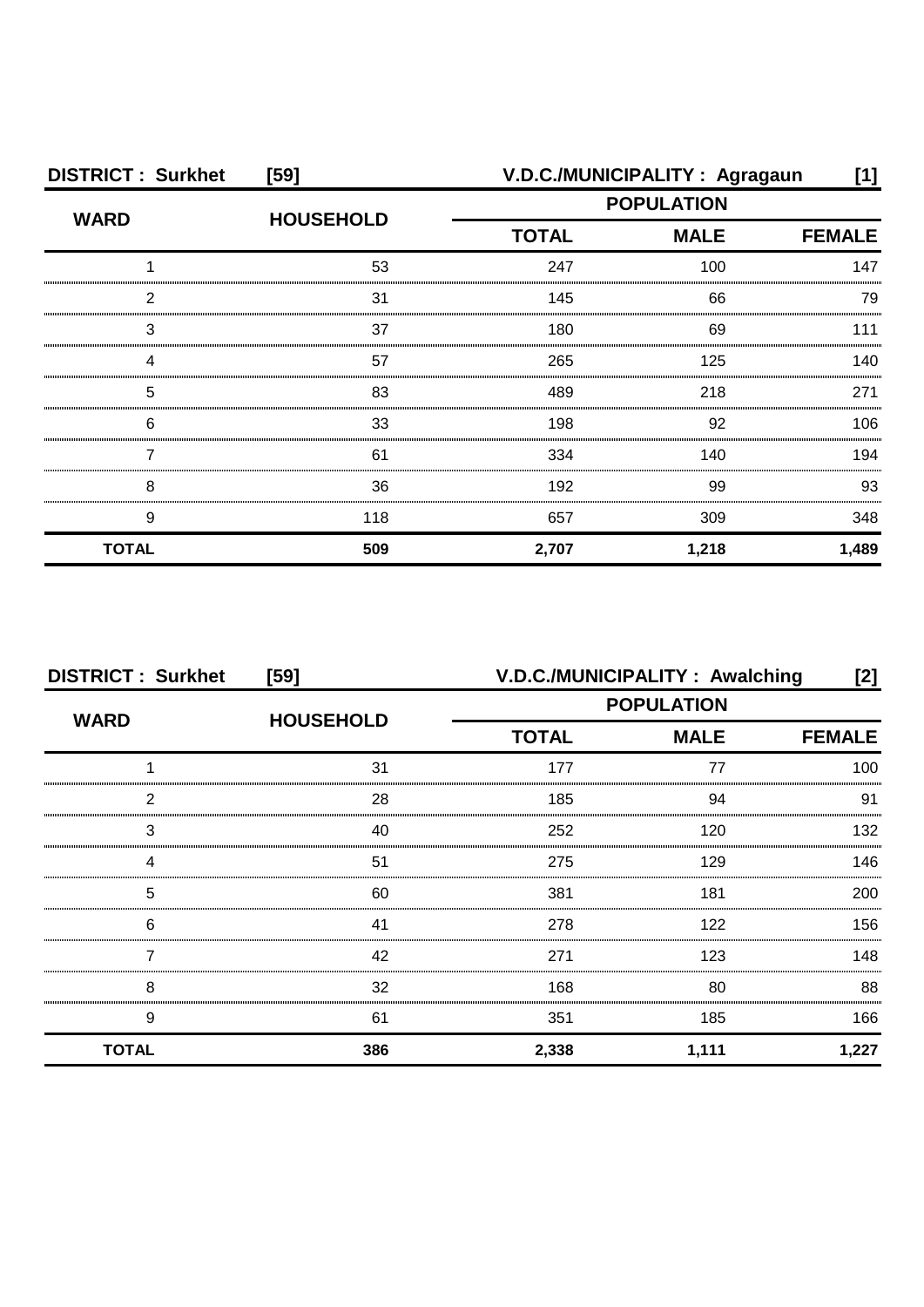| <b>DISTRICT: Surkhet</b> | [59]             |                   | V.D.C./MUNICIPALITY: Babiyachaur | [3]   |
|--------------------------|------------------|-------------------|----------------------------------|-------|
| <b>WARD</b>              | <b>HOUSEHOLD</b> | <b>POPULATION</b> |                                  |       |
|                          |                  | <b>TOTAL</b>      | <b>MALE</b><br><b>FEMALE</b>     |       |
|                          | 153              | 793               | 378                              | 415   |
| っ                        | 251              | 1,212             | 575                              | 637   |
| 3                        | 155              | 770               | 362                              | 408   |
|                          | 223              | 1,166             | 563                              | 603   |
| 5                        | 173              | 883               | 407                              | 476   |
| 6                        | 274              | 1,397             | 633                              | 764   |
|                          | 93               | 449               | 233                              | 216   |
| 8                        | 195              | 983               | 467                              | 516   |
| 9                        | 115              | 561               | 279                              | 282   |
| <b>TOTAL</b>             | 1,632            | 8,214             | 3,897                            | 4,317 |

| <b>DISTRICT: Surkhet</b><br>[59] |                  | V.D.C./MUNICIPALITY : Bajedichaur                |       | [4]           |
|----------------------------------|------------------|--------------------------------------------------|-------|---------------|
| <b>WARD</b>                      | <b>HOUSEHOLD</b> | <b>POPULATION</b><br><b>TOTAL</b><br><b>MALE</b> |       |               |
|                                  |                  |                                                  |       | <b>FEMALE</b> |
|                                  | 58               | 279                                              | 111   | 168           |
| 2                                | 49               | 237                                              | 108   | 129           |
| 3                                | 135              | 633                                              | 275   | 358           |
|                                  | 219              | 977                                              | 440   | 537           |
| 5                                | 105              | 534                                              | 243   | 291           |
| 6                                | 134              | 677                                              | 292   | 385           |
|                                  | 61               | 278                                              | 131   | 147           |
| 8                                | 56               | 293                                              | 125   | 168           |
| 9                                | 48               | 224                                              | 110   | 114           |
| <b>TOTAL</b>                     | 865              | 4,132                                            | 1,835 | 2,297         |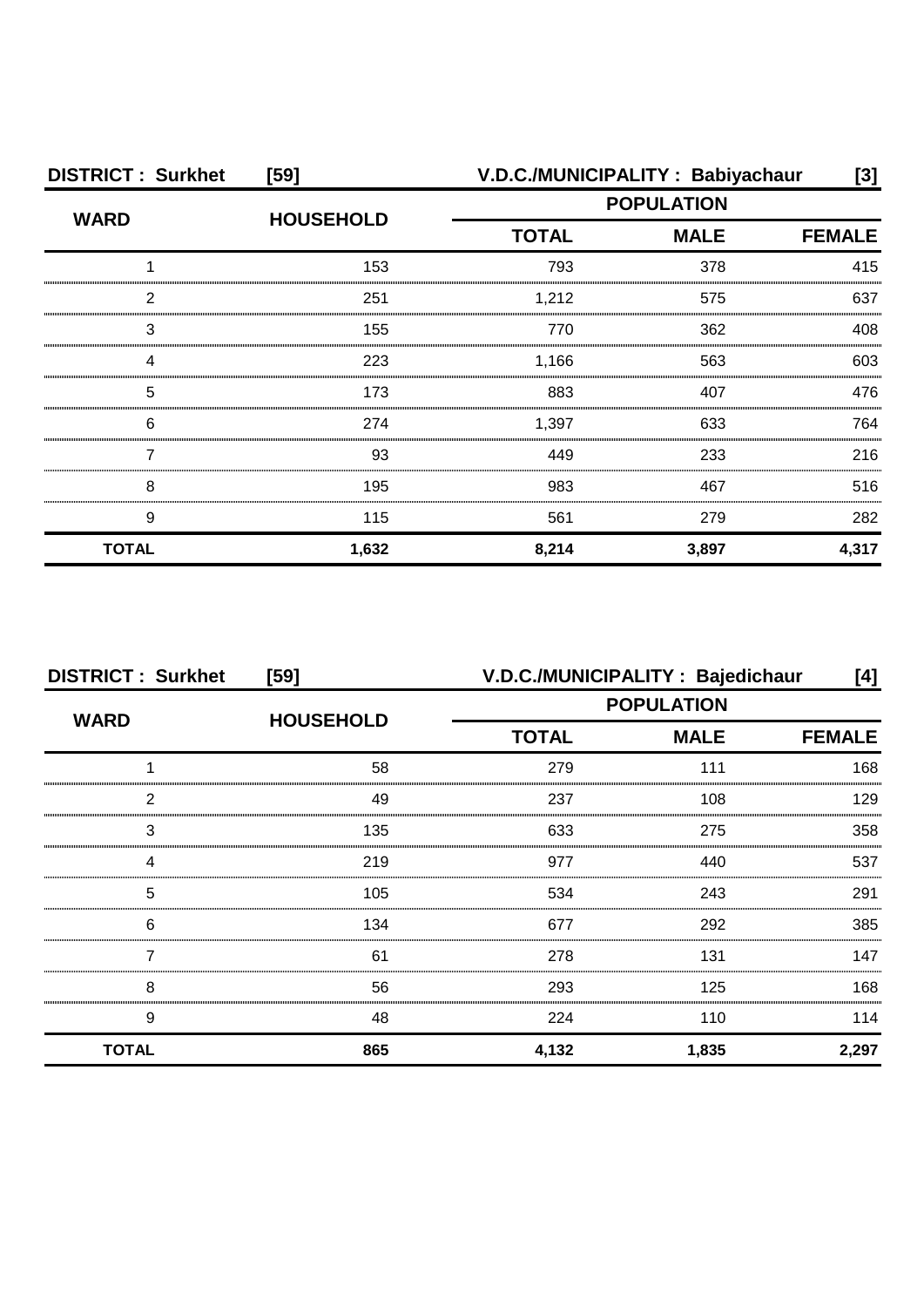| <b>DISTRICT: Surkhet</b><br>[59] |                  | V.D.C./MUNICIPALITY : Betan<br>[5]               |       |               |
|----------------------------------|------------------|--------------------------------------------------|-------|---------------|
| <b>WARD</b>                      | <b>HOUSEHOLD</b> | <b>POPULATION</b><br><b>MALE</b><br><b>TOTAL</b> |       |               |
|                                  |                  |                                                  |       | <b>FEMALE</b> |
|                                  | 89               | 531                                              | 259   | 272           |
| ົ                                | 71               | 460                                              | 230   | 230           |
| 3                                | 82               | 534                                              | 278   | 256           |
|                                  | 53               | 334                                              | 169   | 165           |
| 5                                | 36               | 203                                              | 104   | 99            |
| 6                                | 21               | 124                                              | 60    | 64            |
|                                  | 36               | 202                                              | 95    | 107           |
| 8                                | 87               | 499                                              | 244   | 255           |
| 9                                | 38               | 200                                              | 102   | 98            |
| <b>TOTAL</b>                     | 513              | 3,087                                            | 1,541 | 1,546         |

| <b>DISTRICT: Surkhet</b><br>[59] |                  | V.D.C./MUNICIPALITY: Bidyapur<br>[6] |             |               |
|----------------------------------|------------------|--------------------------------------|-------------|---------------|
| <b>WARD</b>                      |                  | <b>POPULATION</b>                    |             |               |
|                                  | <b>HOUSEHOLD</b> | <b>TOTAL</b>                         | <b>MALE</b> | <b>FEMALE</b> |
|                                  | 162              | 825                                  | 377         | 448           |
| っ                                | 84               | 375                                  | 183         | 192           |
| 3                                | 163              | 770                                  | 360         | 410           |
|                                  | 90               | 379                                  | 192         | 187           |
| 5                                | 95               | 511                                  | 228         | 283           |
| 6                                | 131              | 623                                  | 290         | 333           |
|                                  | 268              | 1,394                                | 697         | 697           |
| 8                                | 174              | 846                                  | 428         | 418           |
| 9                                | 143              | 691                                  | 326         | 365           |
| <b>TOTAL</b>                     | 1,310            | 6,414                                | 3,081       | 3,333         |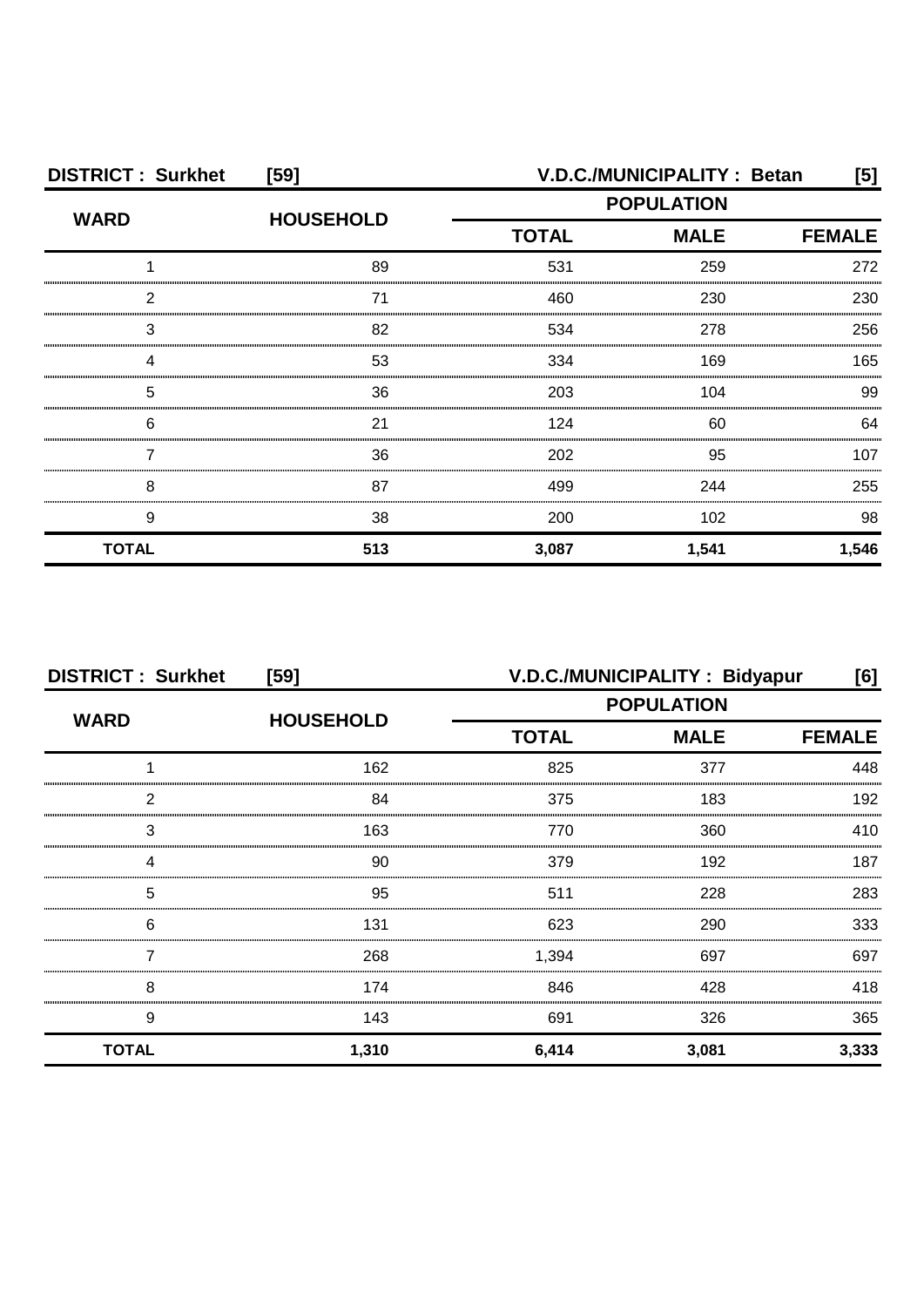| <b>DISTRICT: Surkhet</b> | $[59]$           |                             | V.D.C./MUNICIPALITY: Bijaura | [7]           |
|--------------------------|------------------|-----------------------------|------------------------------|---------------|
| <b>WARD</b>              | <b>HOUSEHOLD</b> | <b>POPULATION</b>           |                              |               |
|                          |                  | <b>TOTAL</b><br><b>MALE</b> |                              | <b>FEMALE</b> |
|                          | 79               | 470                         | 235                          | 235           |
| っ                        | 72               | 364                         | 168                          | 196           |
| 3                        | 103              | 452                         | 217                          | 235           |
|                          | 71               | 416                         | 191                          | 225           |
| 5                        | 177              | 945                         | 462                          | 483           |
| 6                        | 117              | 676                         | 323                          | 353           |
|                          | 224              | 1,041                       | 514                          | 527           |
| 8                        | 55               | 275                         | 136                          | 139           |
| 9                        | 138              | 799                         | 398                          | 401           |
| <b>TOTAL</b>             | 1,036            | 5,438                       | 2,644                        | 2,794         |

| <b>DISTRICT: Surkhet</b> | $[59]$           |              | V.D.C./MUNICIPALITY: Birendranagar Municipality |               |  |  |
|--------------------------|------------------|--------------|-------------------------------------------------|---------------|--|--|
|                          |                  |              | <b>POPULATION</b>                               |               |  |  |
| <b>WARD</b>              | <b>HOUSEHOLD</b> | <b>TOTAL</b> | <b>MALE</b>                                     | <b>FEMALE</b> |  |  |
|                          | 789              | 3,430        | 1,653                                           | 1.777         |  |  |
| 2                        | 730              | 3,124        | 1,391                                           | 1.733         |  |  |
| 3                        | 590              | 2,692        | 1,318                                           | 1,374         |  |  |
|                          | 1,146            | 4,729        | 2,295                                           | 2,434         |  |  |
| 5                        | 1,223            | 4,992        | 2,368                                           | 2,624         |  |  |
| 6                        | 1.767            | 7,598        | 3,911                                           | 3,687         |  |  |
|                          | 677              | 2,265        | 1,088                                           | 1.177         |  |  |
| 8                        | 1,300            | 4,583        | 2,220                                           | 2,363         |  |  |
| 9                        | 675              | 2,295        | 1.225                                           | 1.070         |  |  |
| 10                       | 1.208            | 4.063        | 2,127                                           | 1,936         |  |  |
| 11                       | 1,522            | 6,477        | 3,006                                           | 3,471         |  |  |
| 12                       | 402              | 1,666        | 794                                             | 872           |  |  |
| <b>TOTAL</b>             | 12,029           | 47,914       | 23,396                                          | 24,518        |  |  |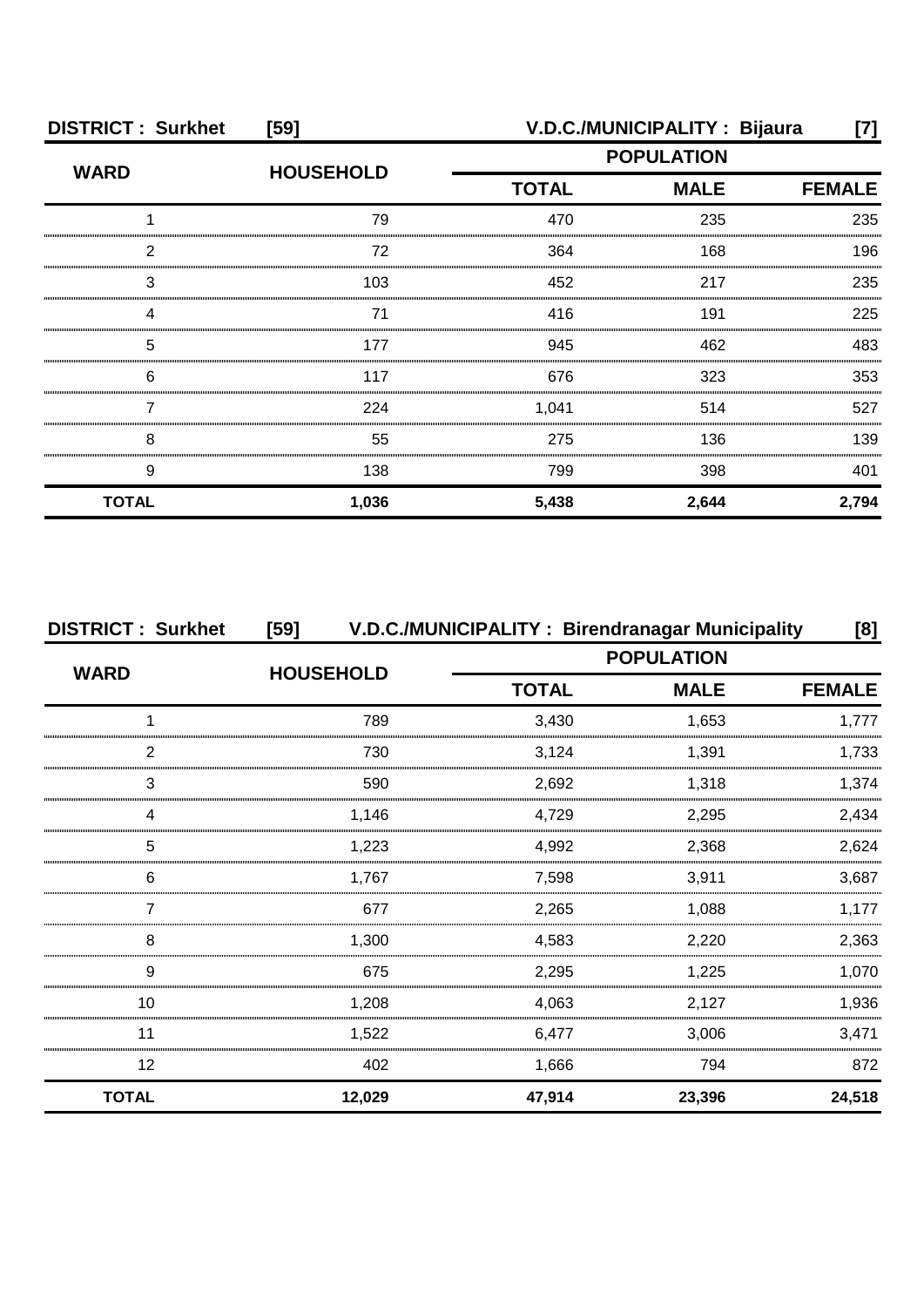| <b>DISTRICT: Surkhet</b><br>[59] |                  | V.D.C./MUNICIPALITY : Chapre<br>[9] |                              |       |
|----------------------------------|------------------|-------------------------------------|------------------------------|-------|
| <b>WARD</b>                      | <b>HOUSEHOLD</b> | <b>POPULATION</b>                   |                              |       |
|                                  |                  | <b>TOTAL</b>                        | <b>MALE</b><br><b>FEMALE</b> |       |
|                                  | 42               | 153                                 | 81                           | 72    |
| ◠                                | 23               | 136                                 | 66                           | 70    |
| З                                | 58               | 324                                 | 167                          | 157   |
|                                  | 98               | 643                                 | 325                          | 318   |
| 5                                | 79               | 464                                 | 231                          | 233   |
| 6                                | 74               | 418                                 | 199                          | 219   |
|                                  | 93               | 547                                 | 257                          | 290   |
| 8                                | 85               | 472                                 | 246                          | 226   |
| 9                                | 65               | 349                                 | 175                          | 174   |
| <b>TOTAL</b>                     | 617              | 3,506                               | 1,747                        | 1,759 |

| <b>DISTRICT: Surkhet</b><br>[59] |                  | V.D.C./MUNICIPALITY: Chhinchu<br>[10] |             |               |
|----------------------------------|------------------|---------------------------------------|-------------|---------------|
| <b>WARD</b>                      |                  | <b>POPULATION</b>                     |             |               |
|                                  | <b>HOUSEHOLD</b> | <b>TOTAL</b>                          | <b>MALE</b> | <b>FEMALE</b> |
|                                  | 453              | 2,321                                 | 1,115       | 1,206         |
| 2                                | 222              | 1,057                                 | 493         | 564           |
| 3                                | 160              | 708                                   | 339         | 369           |
|                                  | 128              | 657                                   | 323         | 334           |
| 5                                | 225              | 1,125                                 | 518         | 607           |
| 6                                | 222              | 1,085                                 | 504         | 581           |
|                                  | 748              | 3,423                                 | 1,610       | 1,813         |
| 8                                | 495              | 2,233                                 | 1,020       | 1,213         |
| 9                                | 303              | 1,427                                 | 687         | 740           |
| <b>TOTAL</b>                     | 2,956            | 14,036                                | 6,609       | 7,427         |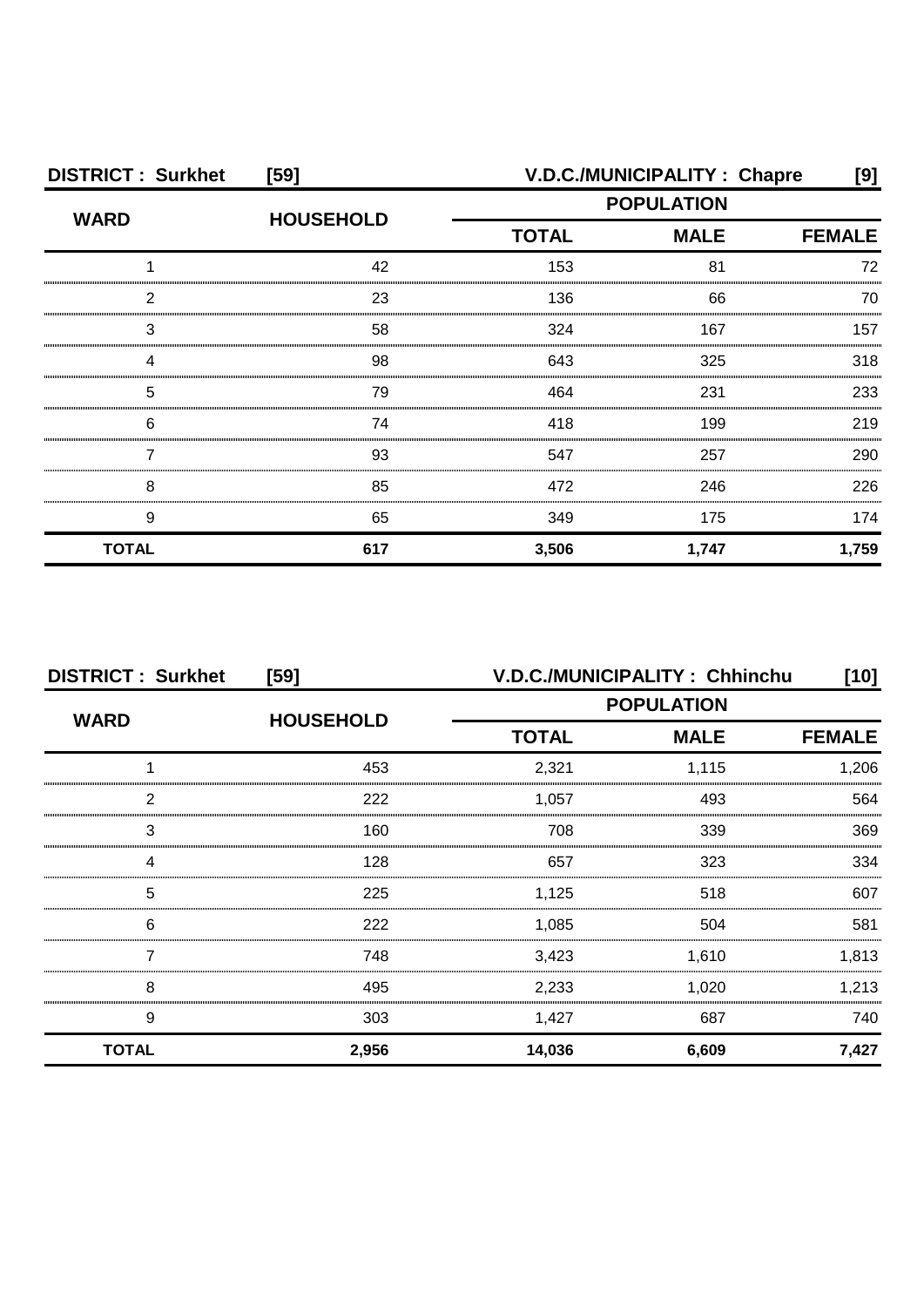| <b>DISTRICT: Surkhet</b> | [59]             |                   | V.D.C./MUNICIPALITY: Dahachaur | [11]          |
|--------------------------|------------------|-------------------|--------------------------------|---------------|
| <b>WARD</b>              | <b>HOUSEHOLD</b> | <b>POPULATION</b> |                                |               |
|                          |                  | <b>TOTAL</b>      | <b>MALE</b>                    | <b>FEMALE</b> |
|                          | 107              | 485               | 239                            | 246           |
| 2                        | 173              | 737               | 328                            | 409           |
| З                        | 74               | 308               | 128                            | 180           |
|                          | 82               | 316               | 140                            | 176           |
| 5                        | 67               | 269               | 115                            | 154           |
| 6                        | 73               | 368               | 161                            | 207           |
|                          | 46               | 227               | 95                             | 132           |
| 8                        | 35               | 176               | 77                             | 99            |
| 9                        | 25               | 90                | 44                             | 46            |
| <b>TOTAL</b>             | 682              | 2,976             | 1,327                          | 1,649         |

| <b>DISTRICT: Surkhet</b> | [59]             | V.D.C./MUNICIPALITY: Dandakhali |             | [12]  |
|--------------------------|------------------|---------------------------------|-------------|-------|
| <b>WARD</b>              | <b>HOUSEHOLD</b> | <b>POPULATION</b>               |             |       |
|                          |                  | <b>TOTAL</b>                    | <b>MALE</b> |       |
|                          | 27               | 140                             | 65          | 75    |
| 2                        | 48               | 233                             | 108         | 125   |
| 3                        | 37               | 224                             | 109         | 115   |
|                          | 52               | 221                             | 101         | 120   |
| 5                        | 109              | 477                             | 211         | 266   |
| 6                        | 72               | 274                             | 110         | 164   |
|                          | 69               | 315                             | 130         | 185   |
| 8                        | 98               | 470                             | 211         | 259   |
| 9                        | 29               | 139                             | 59          | 80    |
| <b>TOTAL</b>             | 541              | 2,493                           | 1,104       | 1,389 |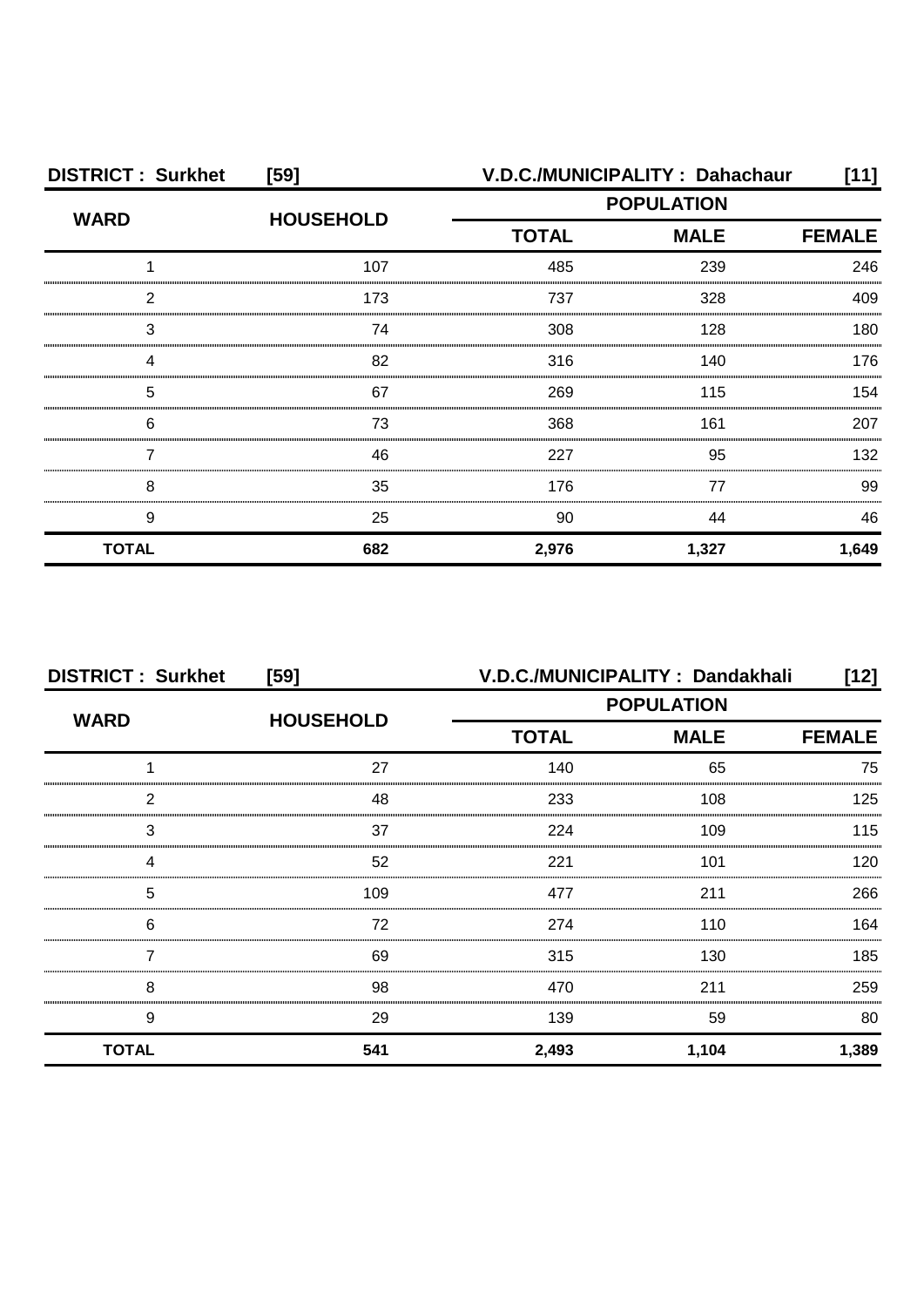| <b>DISTRICT: Surkhet</b> | [59]             | V.D.C./MUNICIPALITY: Dasarathpur |             |               |
|--------------------------|------------------|----------------------------------|-------------|---------------|
| <b>WARD</b>              | <b>HOUSEHOLD</b> | <b>POPULATION</b>                |             |               |
|                          |                  | <b>TOTAL</b>                     | <b>MALE</b> | <b>FEMALE</b> |
|                          | 94               | 503                              | 236         | 267           |
| າ                        | 153              | 676                              | 285         | 391           |
| 3                        | 90               | 390                              | 185         | 205           |
|                          | 176              | 714                              | 300         | 414           |
| 5                        | 239              | 784                              | 334         | 450           |
| 6                        | 94               | 477                              | 221         | 256           |
|                          | 192              | 862                              | 412         | 450           |
| 8                        | 102              | 530                              | 253         | 277           |
| 9                        | 81               | 411                              | 196         | 215           |
| <b>TOTAL</b>             | 1,221            | 5,347                            | 2,422       | 2,925         |

| <b>DISTRICT: Surkhet</b> | [59]             |                   | V.D.C./MUNICIPALITY: Dharapani | [14]          |
|--------------------------|------------------|-------------------|--------------------------------|---------------|
|                          | <b>HOUSEHOLD</b> | <b>POPULATION</b> |                                |               |
| <b>WARD</b>              |                  | <b>TOTAL</b>      | <b>MALE</b>                    | <b>FEMALE</b> |
|                          | 33               | 179               | 88                             | 91            |
| 2                        | 37               | 188               | 88                             | 100           |
| 3                        | 59               | 319               | 144                            | 175           |
|                          | 55               | 287               | 135                            | 152           |
| 5                        | 102              | 575               | 288                            | 287           |
| 6                        | 19               | 124               | 54                             | 70            |
|                          | 85               | 496               | 235                            | 261           |
| 8                        | 75               | 433               | 207                            | 226           |
| 9                        | 87               | 472               | 217                            | 255           |
| <b>TOTAL</b>             | 552              | 3,073             | 1,456                          | 1,617         |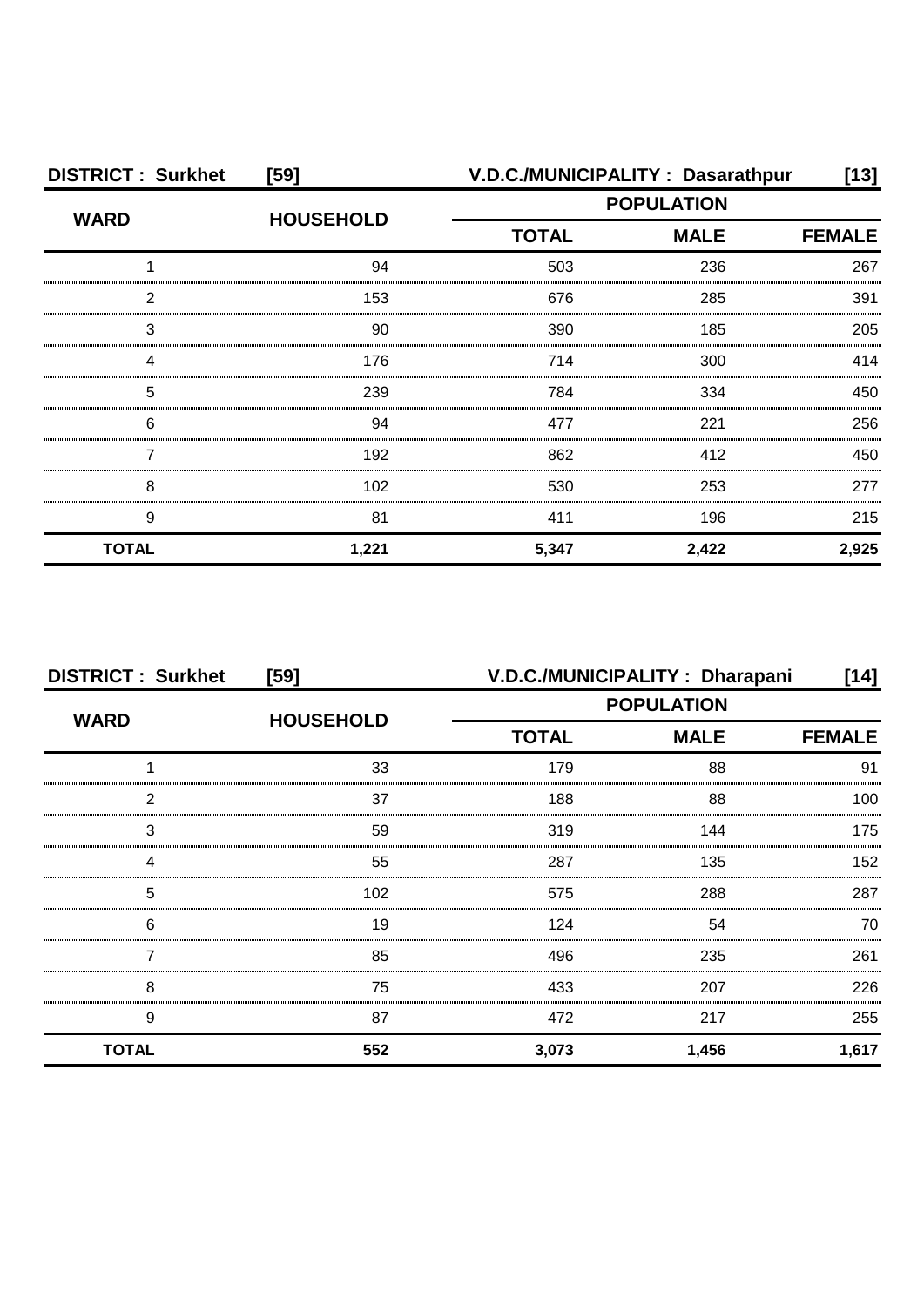| <b>DISTRICT: Surkhet</b> | [59]             | V.D.C./MUNICIPALITY: Gadi Bayalkada |               | [15]  |
|--------------------------|------------------|-------------------------------------|---------------|-------|
| <b>WARD</b>              | <b>HOUSEHOLD</b> | <b>POPULATION</b>                   |               |       |
|                          |                  | <b>TOTAL</b><br><b>MALE</b>         | <b>FEMALE</b> |       |
|                          | 67               | 333                                 | 166           | 167   |
| 2                        | 113              | 518                                 | 255           | 263   |
| 3                        | 66               | 284                                 | 145           | 139   |
| Δ                        | 130              | 554                                 | 265           | 289   |
| 5                        | 88               | 386                                 | 174           | 212   |
| 6                        | 69               | 291                                 | 142           | 149   |
|                          | 85               | 391                                 | 190           | 201   |
| 8                        | 26               | 114                                 | 53            | 61    |
| 9                        | 41               | 179                                 | 85            | 94    |
| <b>TOTAL</b>             | 685              | 3,050                               | 1,475         | 1,575 |

| <b>DISTRICT: Surkhet</b> | [59]             | V.D.C./MUNICIPALITY: Garpan |             |               |  |
|--------------------------|------------------|-----------------------------|-------------|---------------|--|
| <b>WARD</b>              | <b>HOUSEHOLD</b> | <b>POPULATION</b>           |             |               |  |
|                          |                  | <b>TOTAL</b>                | <b>MALE</b> | <b>FEMALE</b> |  |
|                          | 68               | 315                         | 150         | 165           |  |
| っ                        | 44               | 195                         | 80          | 115           |  |
| 3                        | 56               | 223                         | 105         | 118           |  |
|                          | 62               | 329                         | 152         |               |  |
| 5                        | 42               | 212                         | 101         | 111           |  |
| 6                        | 32               | 157                         | 72          | 85            |  |
|                          | 32               | 179                         | 85          | 94            |  |
| 8                        | 59               | 311                         | 154         | 157           |  |
| 9                        | 20               | 90                          | 44          | 46            |  |
| <b>TOTAL</b>             | 415              | 2,011                       | 943         | 1,068         |  |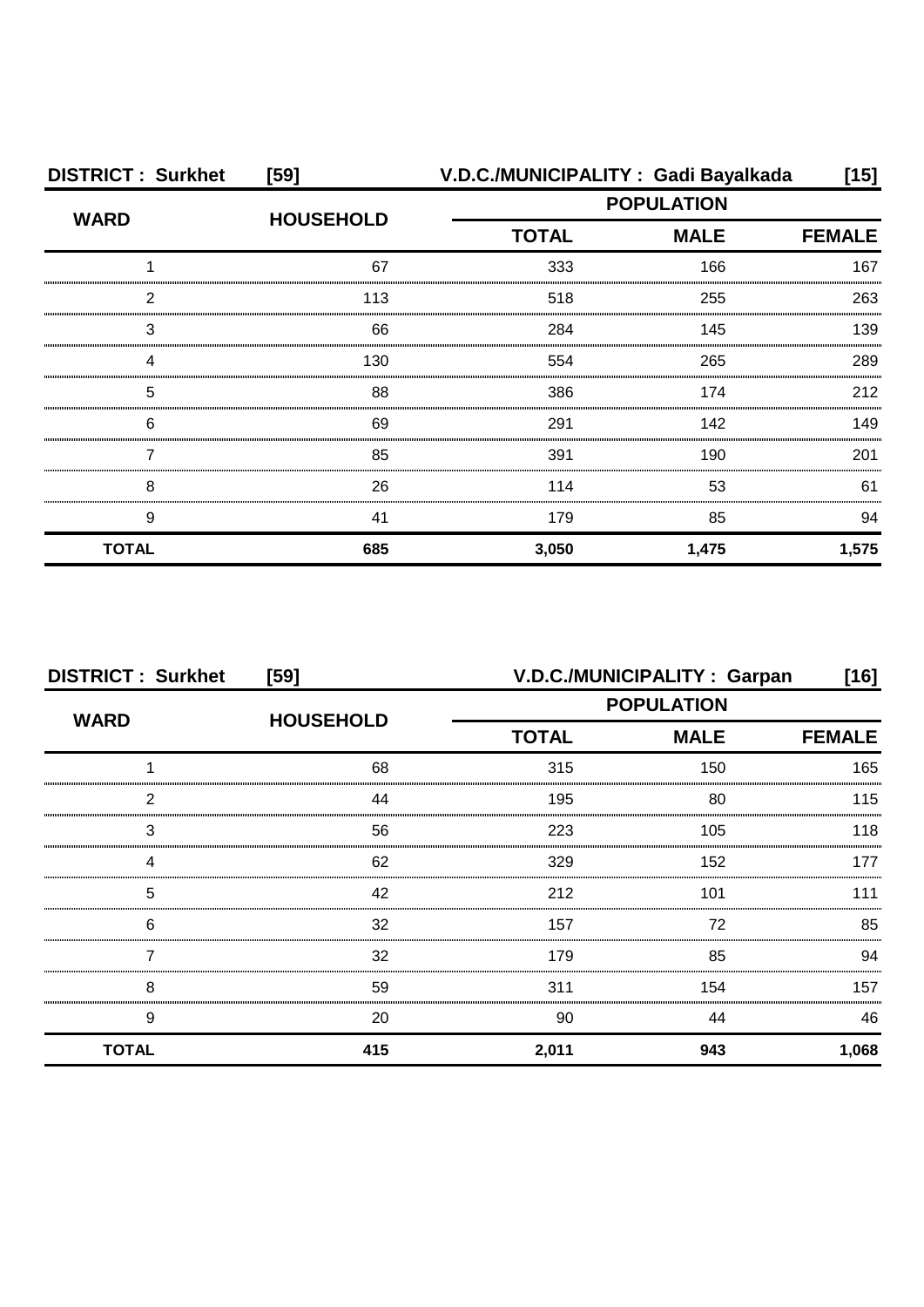| <b>DISTRICT: Surkhet</b> | [59]             | V.D.C./MUNICIPALITY: Ghat Gaun<br>[17] |             |               |  |
|--------------------------|------------------|----------------------------------------|-------------|---------------|--|
| <b>WARD</b>              | <b>HOUSEHOLD</b> | <b>POPULATION</b>                      |             |               |  |
|                          |                  | <b>TOTAL</b>                           | <b>MALE</b> | <b>FEMALE</b> |  |
|                          | 43               | 234                                    | 119         | 115           |  |
| 2                        | 63               | 311                                    | 142         | 169           |  |
| З                        | 97               | 531                                    | 238         | 293           |  |
|                          | 137              | 719                                    | 345         | 374           |  |
| 5                        | 93               | 515                                    | 223         | 292           |  |
| 6                        | 176              | 897                                    | 399         | 498           |  |
|                          | 81               | 376                                    | 163         | 213           |  |
| 8                        | 122              | 623                                    | 279         | 344           |  |
| 9                        | 140              | 798                                    | 395         | 403           |  |
| <b>TOTAL</b>             | 952              | 5,004                                  | 2,303       | 2,701         |  |

| <b>DISTRICT: Surkhet</b><br>[59] |                  | V.D.C./MUNICIPALITY: Ghoreta<br>[18] |                              |       |  |
|----------------------------------|------------------|--------------------------------------|------------------------------|-------|--|
| <b>WARD</b>                      | <b>HOUSEHOLD</b> | <b>POPULATION</b>                    |                              |       |  |
|                                  |                  | <b>TOTAL</b>                         | <b>MALE</b><br><b>FEMALE</b> |       |  |
|                                  | 142              | 765                                  | 337                          | 428   |  |
| 2                                | 56               | 330                                  | 154                          | 176   |  |
| 3                                | 31               | 169                                  | 82                           | 87    |  |
|                                  | 21               | 122                                  | 53                           | 69    |  |
| 5                                | 28               | 190                                  | 90                           | 100   |  |
| 6                                | 53               | 326                                  | 157                          | 169   |  |
|                                  | 77               | 495                                  | 224                          | 271   |  |
| 8                                | 67               | 412                                  | 199                          | 213   |  |
| 9                                | 55               | 353                                  | 176                          | 177   |  |
| <b>TOTAL</b>                     | 530              | 3,162                                | 1,472                        | 1,690 |  |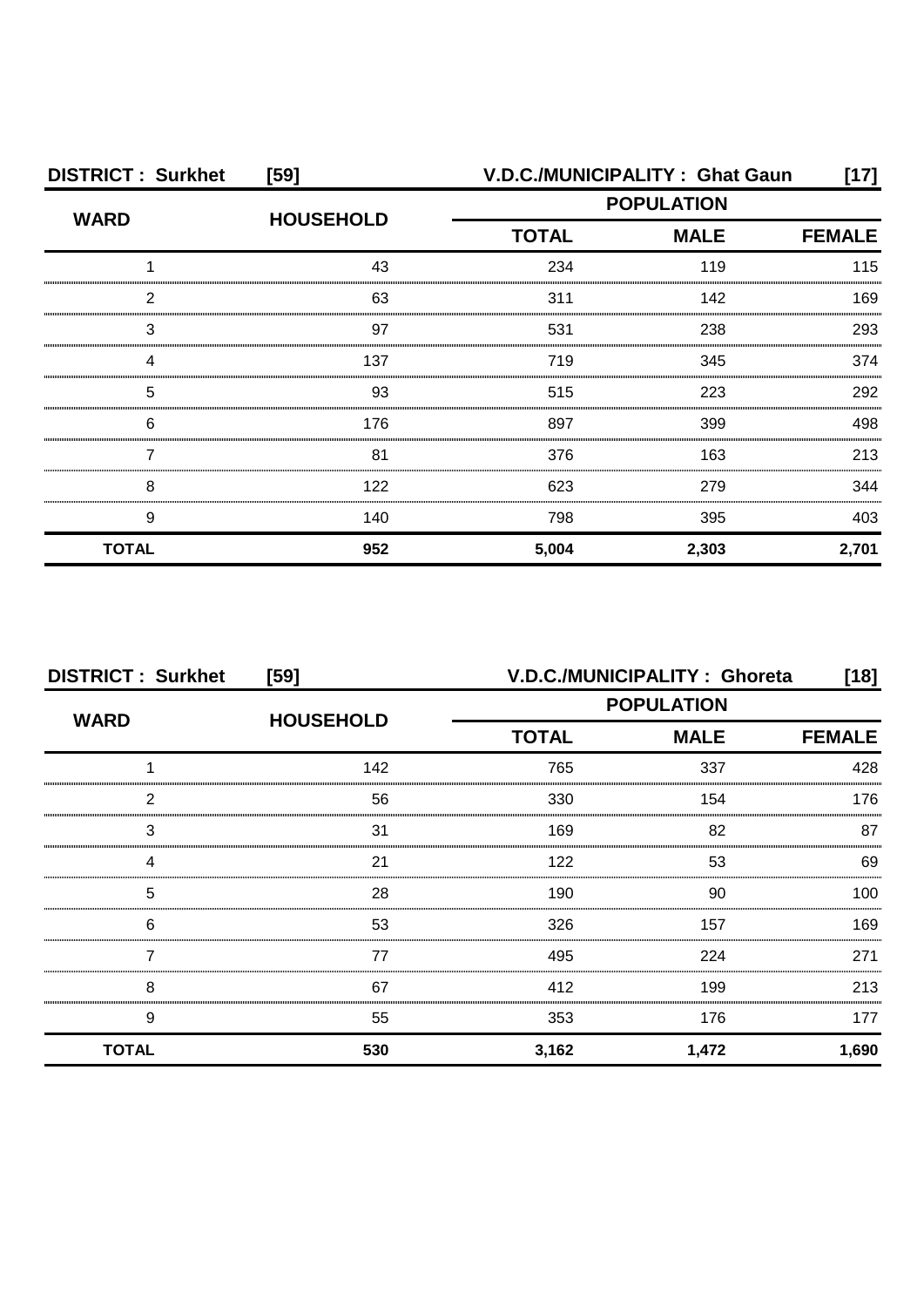| <b>DISTRICT: Surkhet</b> | $[59]$           | V.D.C./MUNICIPALITY: Ghumkhahare |             |               |  |
|--------------------------|------------------|----------------------------------|-------------|---------------|--|
| <b>WARD</b>              | <b>HOUSEHOLD</b> | <b>POPULATION</b>                |             |               |  |
|                          |                  | <b>TOTAL</b>                     | <b>MALE</b> | <b>FEMALE</b> |  |
|                          | 45               | 230                              | 99          | 131           |  |
| 2                        | 44               | 213                              | 96          | 117           |  |
| 3                        | 84               | 397                              | 168         | 229           |  |
| Δ                        | 98               | 472                              | 231         | 241           |  |
| 5                        | 74               | 347                              | 156         | 191           |  |
| 6                        | 63               | 265                              | 108         | 157           |  |
|                          | 219              | 962                              | 406         | 556           |  |
| 8                        | 192              | 846                              | 376         | 470           |  |
| 9                        | 191              | 781                              | 330         | 451           |  |
| <b>TOTAL</b>             | 1,010            | 4,513                            | 1,970       | 2,543         |  |

| <b>DISTRICT: Surkhet</b><br>[59] |                  |              | V.D.C./MUNICIPALITY: Gumi | [20]          |  |
|----------------------------------|------------------|--------------|---------------------------|---------------|--|
| <b>WARD</b>                      | <b>HOUSEHOLD</b> |              | <b>POPULATION</b>         |               |  |
|                                  |                  | <b>TOTAL</b> | <b>MALE</b>               | <b>FEMALE</b> |  |
|                                  | 158              | 765          | 322                       | 443           |  |
| 2                                | 258              | 1,177        | 526                       | 651           |  |
| 3                                | 186              | 750          | 329                       | 421           |  |
|                                  | 210              | 894          | 402                       | 492           |  |
| 5                                | 389              | 1,600        | 708                       | 892           |  |
| 6                                | 180              | 795          | 360                       | 435           |  |
|                                  | 72               | 420          | 197                       | 223           |  |
| 8                                | 91               | 450          | 219                       | 231           |  |
| 9                                | 41               | 184          | 85                        | 99            |  |
| <b>TOTAL</b>                     | 1,585            | 7,035        | 3,148                     | 3,887         |  |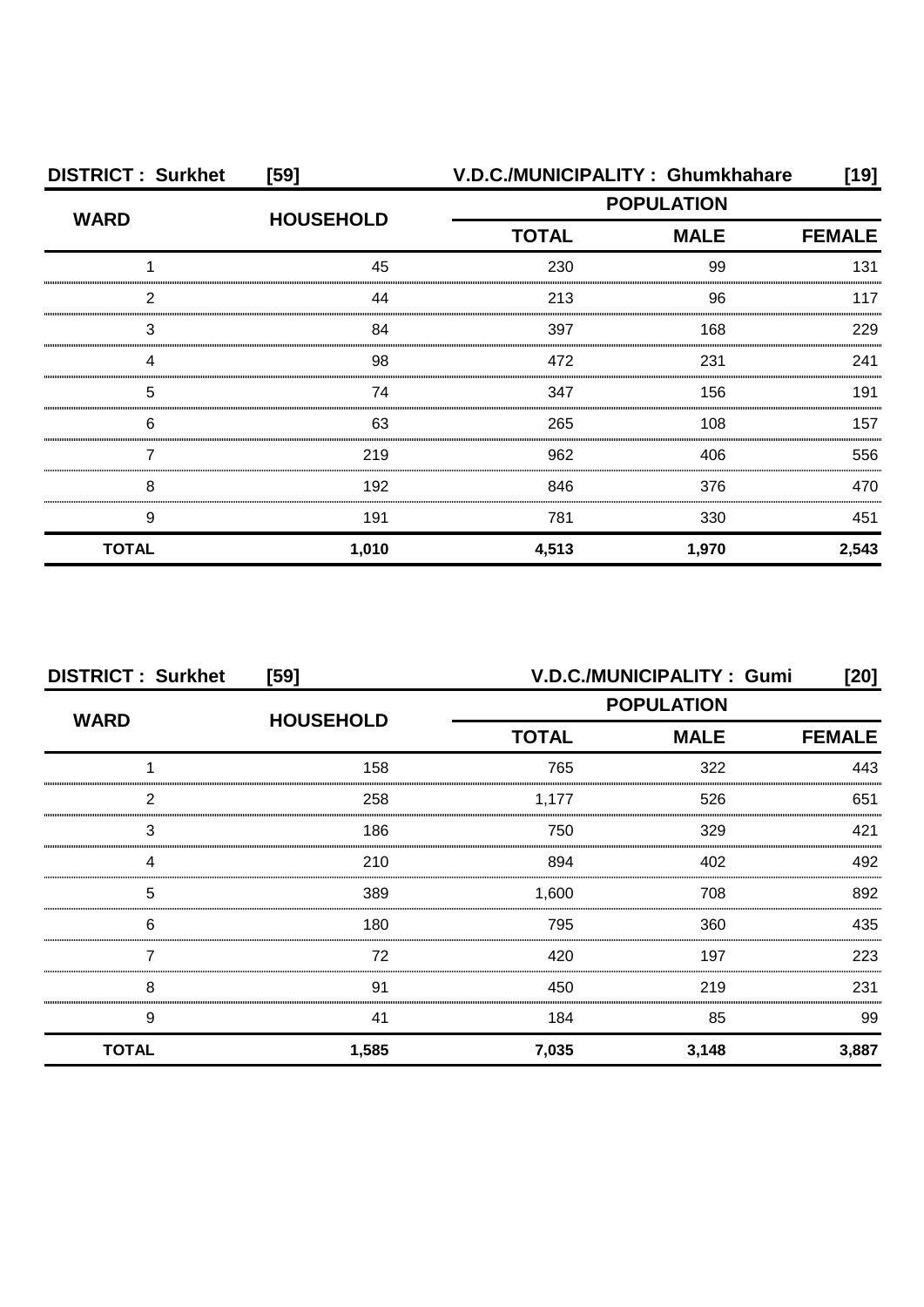| <b>DISTRICT: Surkhet</b> | [59]             | V.D.C./MUNICIPALITY: Guthu<br>[21] |                   |               |
|--------------------------|------------------|------------------------------------|-------------------|---------------|
| <b>WARD</b>              | <b>HOUSEHOLD</b> |                                    | <b>POPULATION</b> |               |
|                          |                  | <b>TOTAL</b>                       | <b>MALE</b>       | <b>FEMALE</b> |
|                          | 46               | 283                                | 140               | 143           |
| っ                        | 33               | 169                                | 77                | 92            |
| 3                        | 121              | 636                                | 308               | 328           |
|                          | 214              | 1,170                              | 560               | 610           |
| 5                        | 195              | 1,096                              | 542               | 554           |
| 6                        | 201              | 1,169                              | 550               | 619           |
|                          | 161              | 871                                | 407               | 464           |
| 8                        | 304              | 1,473                              | 733               | 740           |
| 9                        | 147              | 773                                | 375               | 398           |
| <b>TOTAL</b>             | 1,422            | 7,640                              | 3,692             | 3,948         |

| <b>DISTRICT: Surkhet</b> | [59]             |                   | V.D.C./MUNICIPALITY: Hariharpur | [22]          |
|--------------------------|------------------|-------------------|---------------------------------|---------------|
|                          |                  | <b>POPULATION</b> |                                 |               |
| <b>WARD</b>              | <b>HOUSEHOLD</b> | <b>TOTAL</b>      | <b>MALE</b>                     | <b>FEMALE</b> |
|                          | 133              | 645               | 310                             | 335           |
| 2                        | 45               | 229               | 113                             | 116           |
| 3                        | 80               | 449               | 217                             | 232           |
| Δ                        | 188              | 837               | 389                             | 448           |
| 5                        | 147              | 694               | 342                             | 352           |
| 6                        | 140              | 636               | 286                             | 350           |
|                          | 107              | 499               | 230                             | 269           |
| 8                        | 69               | 354               | 172                             | 182           |
| 9                        | 45               | 238               | 122                             | 116           |
| <b>TOTAL</b>             | 954              | 4,581             | 2,181                           | 2,400         |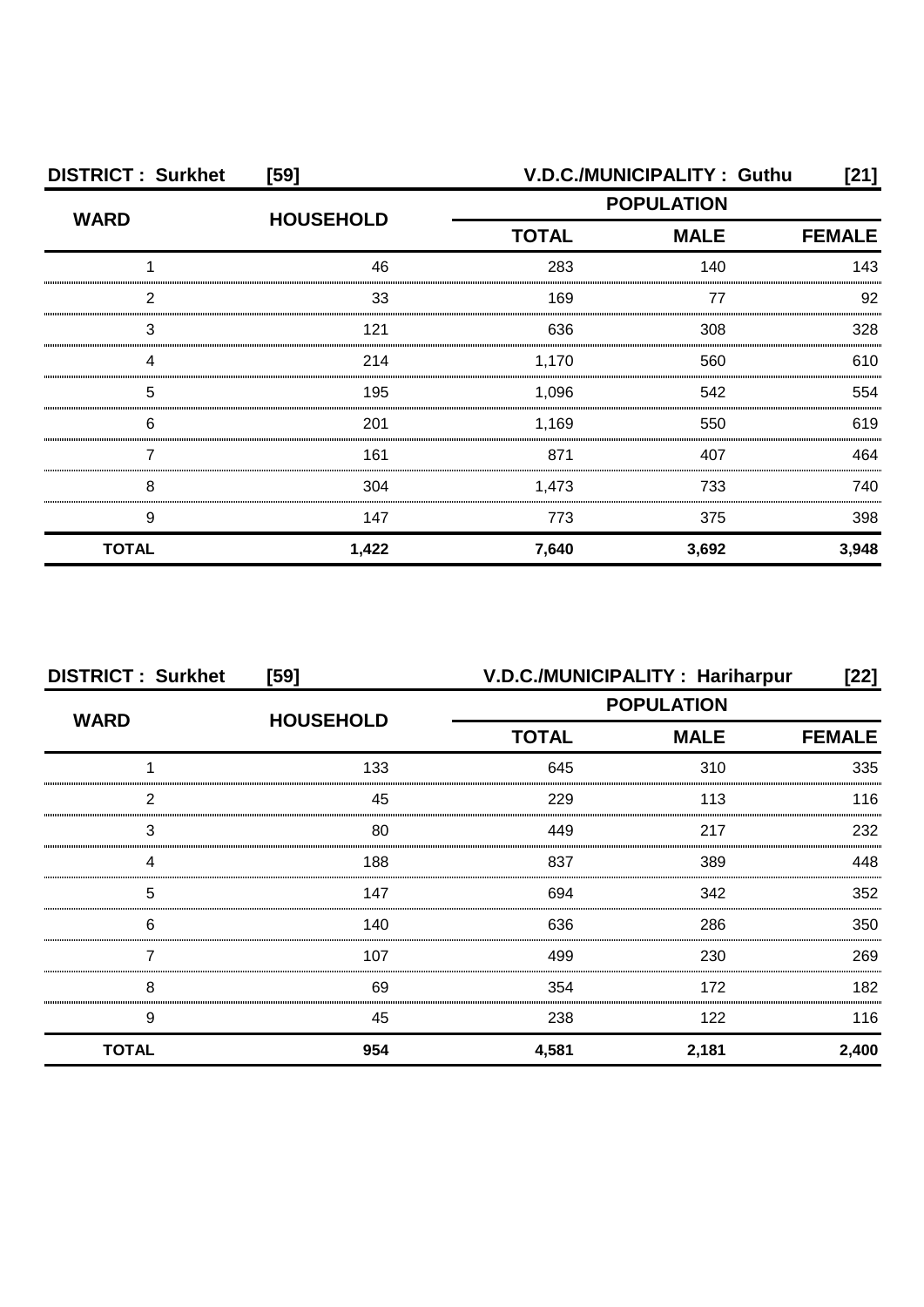| <b>DISTRICT: Surkhet</b><br>[59] |                  | V.D.C./MUNICIPALITY: Jarbuta<br>[23] |                   |               |
|----------------------------------|------------------|--------------------------------------|-------------------|---------------|
| <b>WARD</b>                      | <b>HOUSEHOLD</b> |                                      | <b>POPULATION</b> |               |
|                                  |                  | <b>TOTAL</b>                         | <b>MALE</b>       | <b>FEMALE</b> |
|                                  | 730              | 3,232                                | 1,533             | 1,699         |
| 2                                | 287              | 1,301                                | 639               | 662           |
| 3                                | 124              | 588                                  | 269               | 319           |
|                                  | 231              | 1,034                                | 502               | 532           |
| 5                                | 147              | 738                                  | 358               | 380           |
| 6                                | 96               | 486                                  | 236               | 250           |
|                                  | 91               | 466                                  | 221               | 245           |
| 8                                | 88               | 505                                  | 264               | 241           |
| 9                                | 43               | 230                                  | 115               | 115           |
| <b>TOTAL</b>                     | 1,837            | 8,580                                | 4,137             | 4,443         |

| <b>DISTRICT: Surkhet</b><br>[59] |                  |                   | V.D.C./MUNICIPALITY: Kafalkot | [24]          |
|----------------------------------|------------------|-------------------|-------------------------------|---------------|
| <b>WARD</b>                      | <b>HOUSEHOLD</b> | <b>POPULATION</b> |                               |               |
|                                  |                  | <b>TOTAL</b>      | <b>MALE</b>                   | <b>FEMALE</b> |
|                                  | 76               | 445               | 198                           | 247           |
| 2                                | 46               | 302               | 150                           | 152           |
| 3                                | 93               | 579               | 276                           | 303           |
|                                  | 105              | 618               | 271                           | 347           |
| 5                                | 38               | 229               | 108                           | 121           |
| 6                                | 44               | 216               | 96                            | 120.          |
|                                  | 38               | 262               | 130                           | 132           |
| 8                                | 74               | 460               | 234                           | 226           |
| 9                                | 70               | 488               | 237                           | 251           |
| <b>TOTAL</b>                     | 584              | 3,599             | 1,700                         | 1,899         |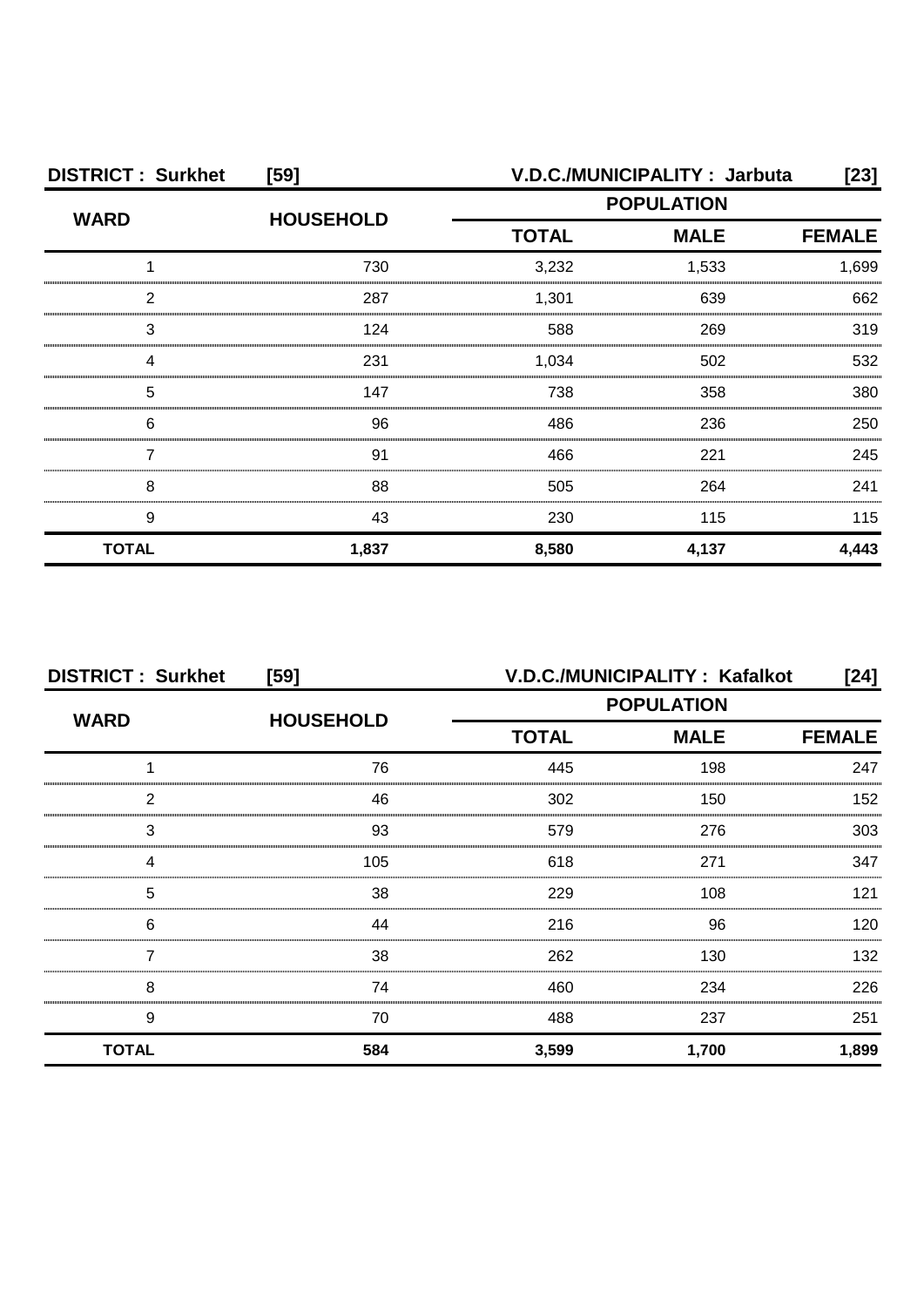| <b>DISTRICT: Surkhet</b><br>[59] |                  |                             | V.D.C./MUNICIPALITY: Kalyan | [25]  |
|----------------------------------|------------------|-----------------------------|-----------------------------|-------|
| <b>WARD</b>                      |                  | <b>POPULATION</b>           |                             |       |
|                                  | <b>HOUSEHOLD</b> | <b>TOTAL</b><br><b>MALE</b> | <b>FEMALE</b>               |       |
|                                  | 92               | 489                         | 241                         | 248   |
| っ                                | 89               | 459                         | 211                         | 248   |
| 3                                | 206              | 919                         | 418                         | 501   |
|                                  | 109              | 496                         | 218                         | 278   |
| 5                                | 230              | 1.096                       | 487                         | 609   |
| 6                                | 100              | 537                         | 256                         | 281   |
|                                  | 206              | 1,055                       | 466                         | 589   |
| 8                                | 129              | 700                         | 333                         | 367   |
| 9                                | 110              | 556                         | 262                         | 294   |
| <b>TOTAL</b>                     | 1,271            | 6,307                       | 2,892                       | 3,415 |

| <b>DISTRICT: Surkhet</b> | [59]             |                   | V.D.C./MUNICIPALITY: Kaprichaur | [26]          |
|--------------------------|------------------|-------------------|---------------------------------|---------------|
| <b>WARD</b>              | <b>HOUSEHOLD</b> | <b>POPULATION</b> |                                 |               |
|                          |                  | <b>TOTAL</b>      | <b>MALE</b>                     | <b>FEMALE</b> |
|                          | 77               | 356               | 163                             | 193           |
| っ                        | 30               | 140               | 75                              | 65            |
| 3                        | 34               | 170               | 77                              | 93            |
|                          | 60               | 279               | 130                             | 149           |
| 5                        | 59               | 323               | 160                             | 163           |
| 6                        | 70               | 339               | 152                             | 187           |
|                          | 150              | 717               | 312                             | 405           |
| 8                        | 48               | 234               | 120                             | 114           |
| 9                        | 70               | 317               | 145                             | 172           |
| <b>TOTAL</b>             | 598              | 2,875             | 1,334                           | 1,541         |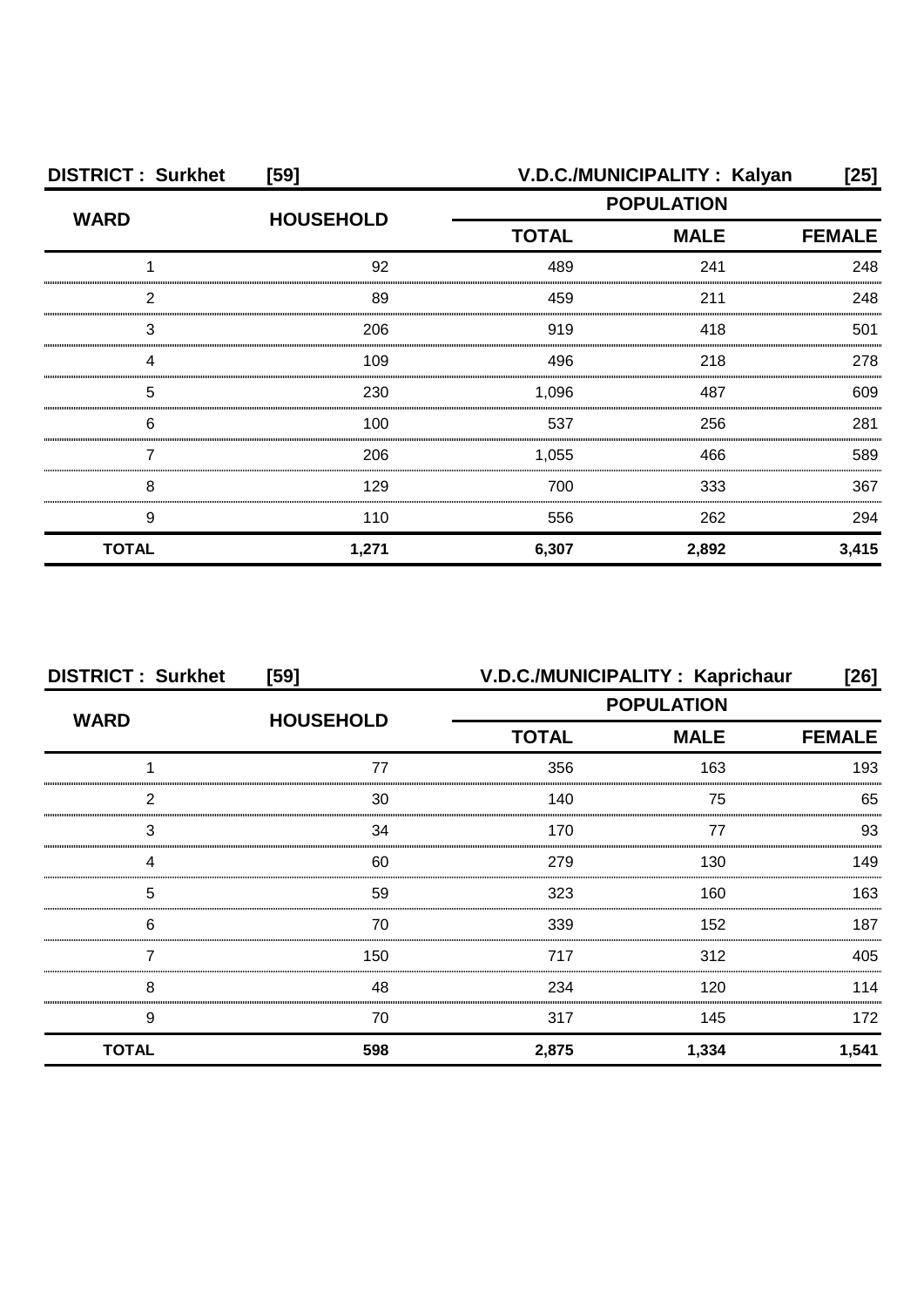| <b>DISTRICT: Surkhet</b> | [59]             | V.D.C./MUNICIPALITY: Khanikholla |                   | [27]          |
|--------------------------|------------------|----------------------------------|-------------------|---------------|
| <b>WARD</b>              |                  |                                  | <b>POPULATION</b> |               |
|                          | <b>HOUSEHOLD</b> | <b>TOTAL</b>                     | <b>MALE</b>       | <b>FEMALE</b> |
|                          | 78               | 392                              | 175               | 217           |
| 2                        | 76               | 364                              | 175               | 189           |
| 3                        | 75               | 339                              | 164               | 175           |
|                          | 39               | 210                              | 104               | 106           |
| 5                        | 29               | 143                              | 72                | 71            |
| 6                        | 101              | 460                              | 227               | 233           |
|                          | 78               | 384                              | 188               | 196           |
| 8                        | 91               | 451                              | 212               | 239           |
| 9                        | 100              | 494                              | 216               | 278           |
| <b>TOTAL</b>             | 667              | 3,237                            | 1,533             | 1,704         |

|              | <b>DISTRICT: Surkhet</b><br>$[59]$ |                   | V.D.C./MUNICIPALITY: Kunathari<br>$[28]$ |               |  |
|--------------|------------------------------------|-------------------|------------------------------------------|---------------|--|
|              |                                    | <b>POPULATION</b> |                                          |               |  |
| <b>WARD</b>  | <b>HOUSEHOLD</b>                   | <b>TOTAL</b>      | <b>MALE</b>                              | <b>FEMALE</b> |  |
|              | 357                                | 1,669             | 781                                      | 888           |  |
| っ            | 75                                 | 350               | 165                                      | 185           |  |
| 3            | 163                                | 729               | 333                                      | 396           |  |
|              | 383                                | 1,708             | 791                                      | 917           |  |
| 5            | 124                                | 542               | 277                                      | 265           |  |
| 6            | 107                                | 487               | 238                                      | 249           |  |
|              | 95                                 | 501               | 263                                      | 238           |  |
| 8            | 96                                 | 387               | 179                                      | 208           |  |
| 9            | 240                                | 1,166             | 563                                      | 603           |  |
| <b>TOTAL</b> | 1,640                              | 7,539             | 3,590                                    | 3,949         |  |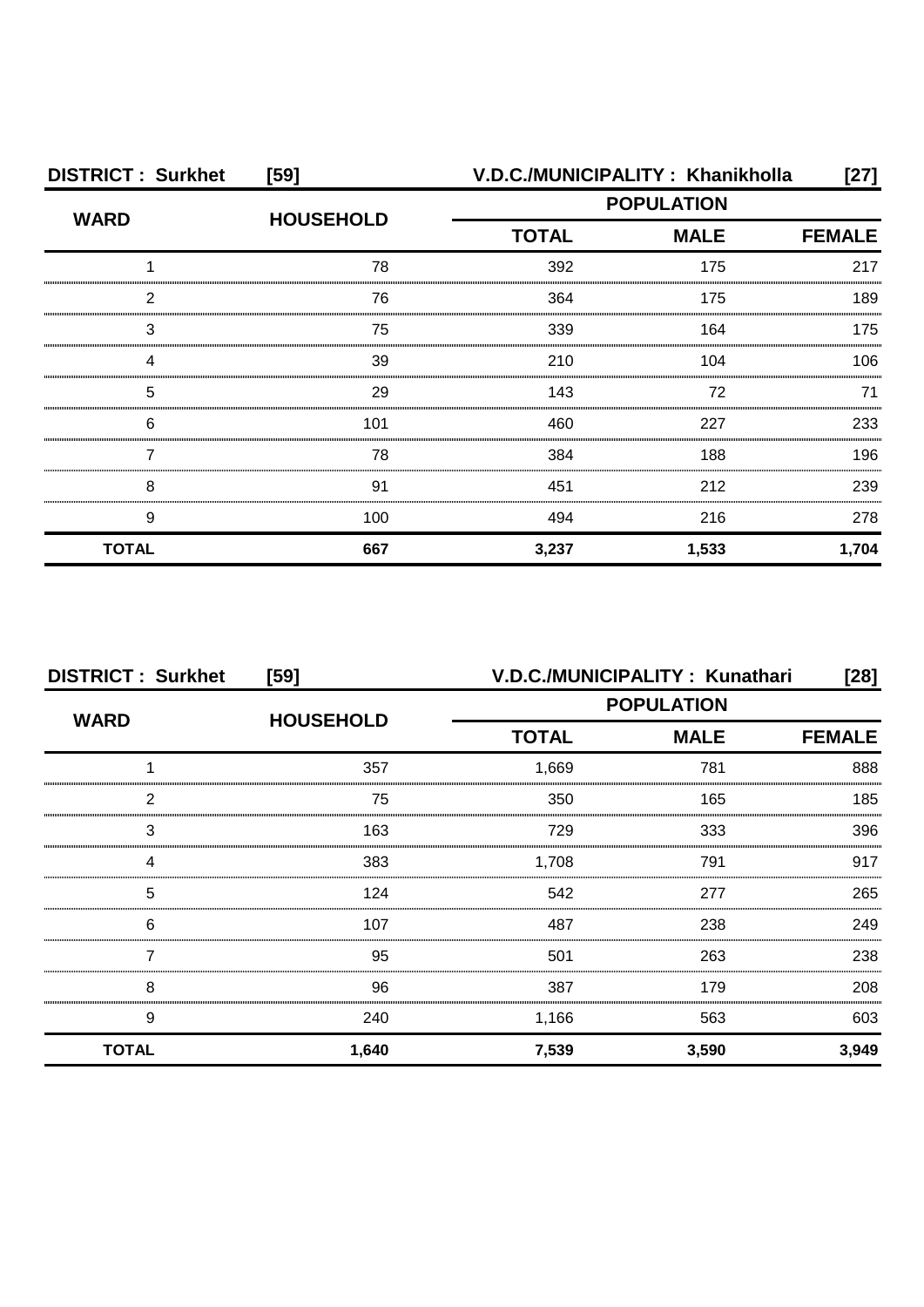| <b>DISTRICT: Surkhet</b> | [59]             | V.D.C./MUNICIPALITY : Lagaam |             |               |  |
|--------------------------|------------------|------------------------------|-------------|---------------|--|
| <b>WARD</b>              |                  | <b>POPULATION</b>            |             |               |  |
|                          | <b>HOUSEHOLD</b> | <b>TOTAL</b>                 | <b>MALE</b> | <b>FEMALE</b> |  |
|                          | 70               | 391                          | 192         | 199           |  |
| 2                        | 34               | 201                          | 99          | 102           |  |
| З                        | 62               | 391                          | 194         | 197           |  |
| Δ                        | 60               | 388                          | 174         | 214           |  |
| 5                        | 175              | 1,058                        | 533         | 525           |  |
| 6                        | 88               | 566                          | 296         | 270           |  |
|                          | 64               | 322                          | 168         | 154           |  |
| 8                        | 47               | 286                          | 139         | 147           |  |
| 9                        | 85               | 468                          | 239         | 229           |  |
| <b>TOTAL</b>             | 685              | 4,071                        | 2,034       | 2,037         |  |

| <b>DISTRICT: Surkhet</b><br>[59] |                  | V.D.C./MUNICIPALITY: Latikoili<br>[30] |             |               |
|----------------------------------|------------------|----------------------------------------|-------------|---------------|
| <b>WARD</b>                      |                  | <b>POPULATION</b>                      |             |               |
|                                  | <b>HOUSEHOLD</b> | <b>TOTAL</b>                           | <b>MALE</b> | <b>FEMALE</b> |
|                                  | 757              | 3,853                                  | 1,913       | 1,940         |
| 2                                | 219              | 979                                    | 475         | 504           |
| 3                                | 180              | 875                                    | 424         | 451           |
|                                  | 165              | 722                                    | 341         | 381           |
| 5                                | 299              | 1.369                                  | 631         | 738           |
| 6                                | 163              | 757                                    | 371         | 386           |
|                                  | 386              | 1,813                                  | 838         | 975           |
| 8                                | 1,026            | 4,657                                  | 2,270       | 2,387         |
| 9                                | 1,135            | 4,938                                  | 2,383       | 2,555         |
| <b>TOTAL</b>                     | 4,330            | 19,963                                 | 9,646       | 10,317        |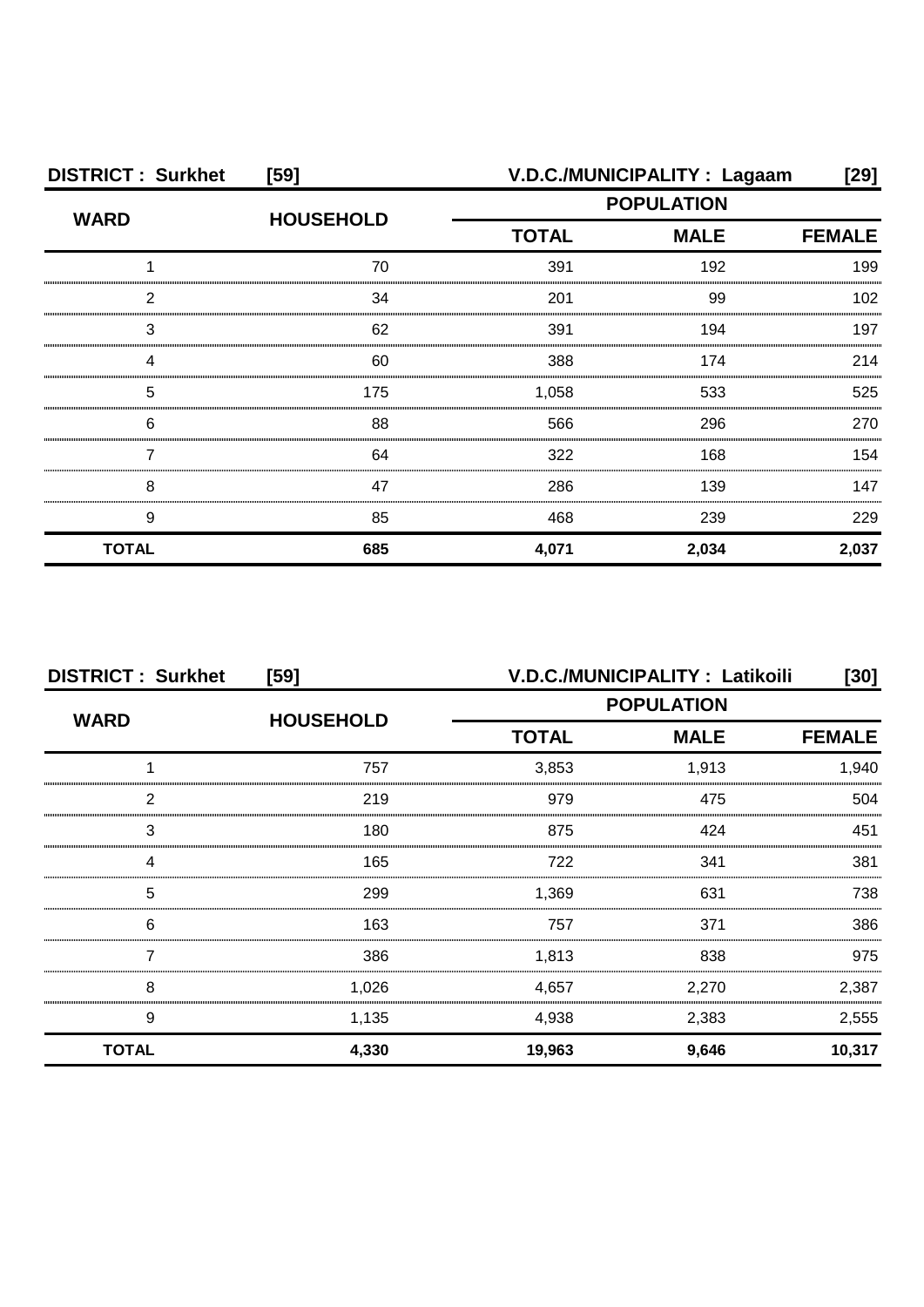| <b>DISTRICT: Surkhet</b> | [59]             |              | V.D.C./MUNICIPALITY : Lekhfarsa | [31]  |
|--------------------------|------------------|--------------|---------------------------------|-------|
| <b>WARD</b>              | <b>HOUSEHOLD</b> |              | <b>POPULATION</b>               |       |
|                          |                  | <b>TOTAL</b> | <b>MALE</b>                     |       |
|                          | 69               | 333          | 175                             | 158   |
| っ                        | 20               | 102          | 52                              | 50    |
| 3                        | 46               | 214          | 114                             | 100   |
|                          | 72               | 323          | 137                             | 186   |
| 5                        | 88               | 379          | 172                             | 207   |
| 6                        | 302              | 1,286        | 560                             | 726   |
|                          | 213              | 943          | 445                             | 498   |
| 8                        | 277              | 1,281        | 588                             | 693   |
| 9                        | 214              | 962          | 430                             | 532   |
| <b>TOTAL</b>             | 1,301            | 5,823        | 2,673                           | 3,150 |

| <b>DISTRICT: Surkhet</b><br>[59] |                  | V.D.C./MUNICIPALITY : Lekhgaun<br>[32] |                   |               |  |
|----------------------------------|------------------|----------------------------------------|-------------------|---------------|--|
| <b>WARD</b>                      | <b>HOUSEHOLD</b> |                                        | <b>POPULATION</b> |               |  |
|                                  |                  | <b>TOTAL</b>                           | <b>MALE</b>       | <b>FEMALE</b> |  |
|                                  | 164              | 859                                    | 407               | 452           |  |
| っ                                | 93               | 472                                    | 208               | 264           |  |
| 3                                | 39               | 176                                    | 90                | 86            |  |
|                                  | 177              | 878                                    | 453               | 425           |  |
| 5                                | 127              | 581                                    | 266               | 315           |  |
| 6                                | 93               | 452                                    | 211               | 241           |  |
|                                  | 156              | 672                                    | 331               | 341           |  |
| 8                                | 89               | 424                                    | 211               | 213           |  |
| 9                                | 51               | 205                                    | 86                | 119           |  |
| <b>TOTAL</b>                     | 989              | 4,719                                  | 2,263             | 2,456         |  |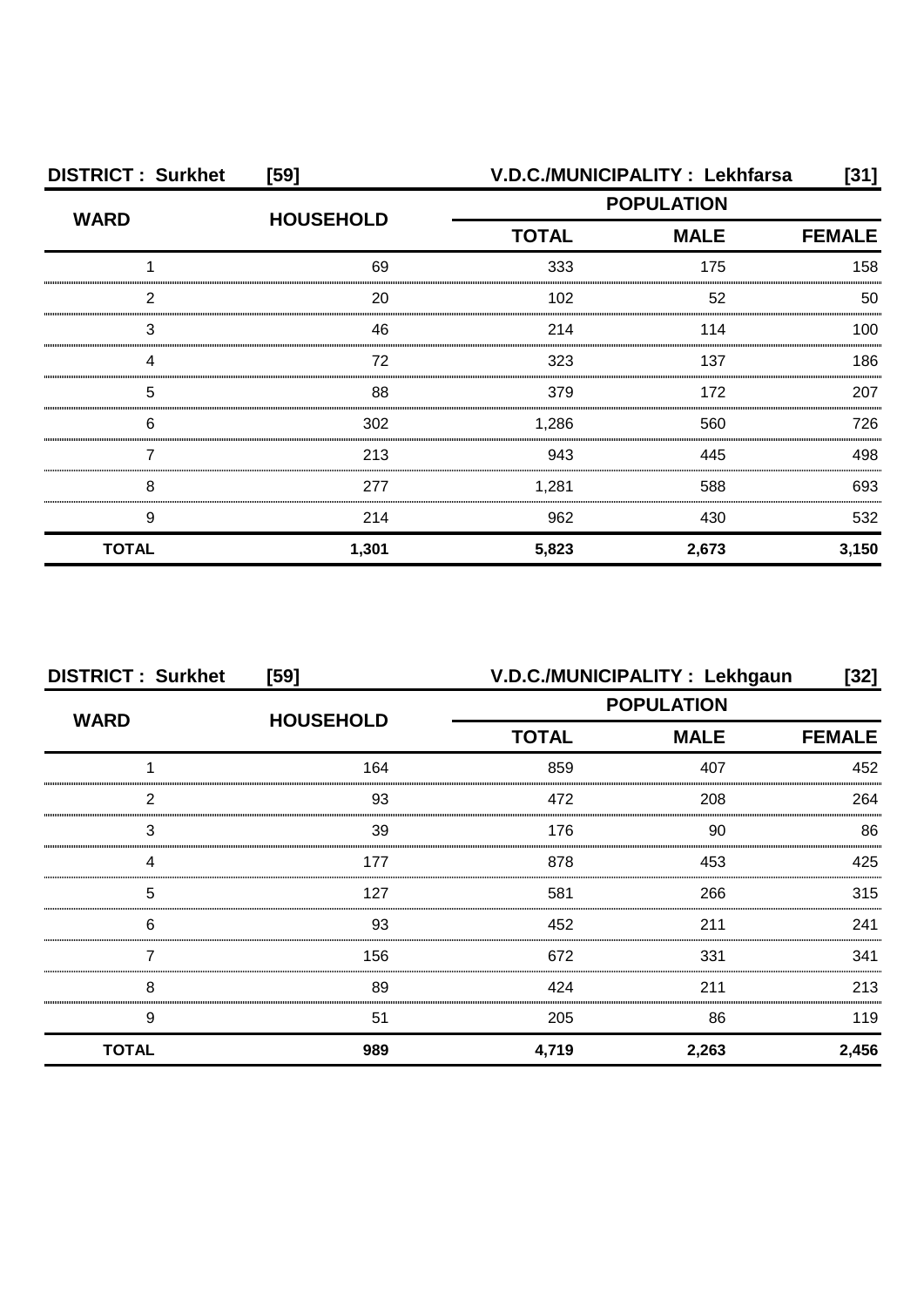| <b>DISTRICT: Surkhet</b><br>$[59]$ |                  | V.D.C./MUNICIPALITY : Lekhparajul<br>$[33]$ |             |               |
|------------------------------------|------------------|---------------------------------------------|-------------|---------------|
| <b>WARD</b>                        |                  | <b>POPULATION</b>                           |             |               |
|                                    | <b>HOUSEHOLD</b> | <b>TOTAL</b>                                | <b>MALE</b> | <b>FEMALE</b> |
|                                    | 222              | 1,198                                       | 596         | 602           |
| 2                                  | 337              | 1,822                                       | 888         | 934           |
| З                                  | 103              | 528                                         | 260         | 268           |
| Δ                                  | 46               | 261                                         | 132         | 129           |
| 5                                  | 254              | 1,396                                       | 707         | 689           |
| 6                                  | 250              | 1,334                                       | 674         | 660           |
|                                    | 136              | 727                                         | 382         | 345           |
| 8                                  | 241              | 1,276                                       | 626         | 650           |
| 9                                  | 60               | 354                                         | 172         | 182           |
| <b>TOTAL</b>                       | 1,649            | 8,896                                       | 4,437       | 4,459         |

| <b>DISTRICT: Surkhet</b><br>[59] |                  | V.D.C./MUNICIPALITY: Maintada<br>[34] |             |               |
|----------------------------------|------------------|---------------------------------------|-------------|---------------|
| <b>WARD</b>                      |                  | <b>POPULATION</b>                     |             |               |
|                                  | <b>HOUSEHOLD</b> | <b>TOTAL</b>                          | <b>MALE</b> | <b>FEMALE</b> |
|                                  | 382              | 1,784                                 | 792         | 992           |
| っ                                | 307              | 1,275                                 | 532         | 743           |
| 3                                | 452              | 1,916                                 | 847         | 1.069         |
|                                  | 301              | 1.251                                 | 536         | 715           |
| 5                                | 420              | 1,713                                 | 711         | 1.002         |
| 6                                | 131              | 496                                   | 220         | 276           |
|                                  | 164              | 729                                   | 325         | 404           |
| 8                                | 207              | 915                                   | 405         | 510           |
| 9                                | 258              | 1,108                                 | 496         | 612           |
| <b>TOTAL</b>                     | 2,622            | 11,187                                | 4,864       | 6,323         |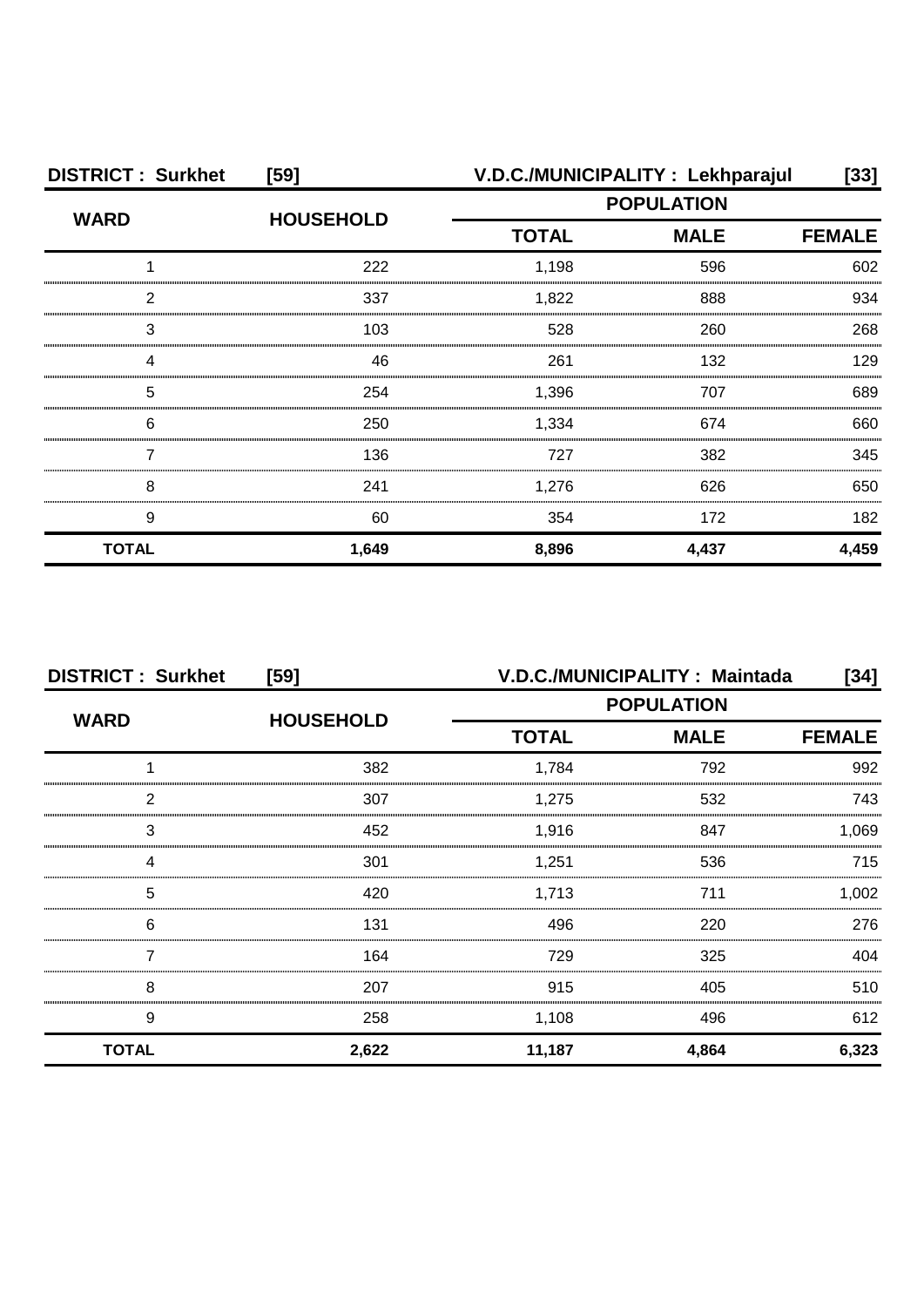| <b>DISTRICT: Surkhet</b> | [59]             | V.D.C./MUNICIPALITY: Malarani<br>[35] |       |               |
|--------------------------|------------------|---------------------------------------|-------|---------------|
| <b>WARD</b>              | <b>HOUSEHOLD</b> | <b>POPULATION</b>                     |       |               |
|                          |                  | <b>TOTAL</b><br><b>MALE</b>           |       | <b>FEMALE</b> |
|                          | 61               | 296                                   | 147   | 149           |
| っ                        | 47               | 229                                   | 109   | 120           |
| З                        | 61               | 304                                   | 152   | 152           |
|                          | 108              | 488                                   | 225   | 263           |
| 5                        | 124              | 675                                   | 336   | 339           |
| 6                        | 113              | 570                                   | 261   | 309           |
|                          | 238              | 1,082                                 | 495   | 587           |
| 8                        | 64               | 302                                   | 153   | 149           |
| 9                        | 276              | 1,331                                 | 641   | 690           |
| <b>TOTAL</b>             | 1,092            | 5,277                                 | 2,519 | 2,758         |

| <b>DISTRICT: Surkhet</b><br>[59] |                  |              | V.D.C./MUNICIPALITY : Matela<br>[36] |               |  |
|----------------------------------|------------------|--------------|--------------------------------------|---------------|--|
| <b>WARD</b>                      | <b>HOUSEHOLD</b> |              | <b>POPULATION</b>                    |               |  |
|                                  |                  | <b>TOTAL</b> | <b>MALE</b>                          | <b>FEMALE</b> |  |
|                                  | 92               | 572          | 256                                  | 316           |  |
| 2                                | 79               | 496          | 258                                  | 238           |  |
| 3                                | 51               | 313          | 149                                  | 164           |  |
|                                  | 146              | 902          | 414                                  | 488           |  |
| 5                                | 112              | 633          | 313                                  | 320           |  |
| 6                                | 134              | 788          | 373                                  | 415           |  |
|                                  | 119              | 668          | 319                                  | 349           |  |
| 8                                | 95               | 579          | 296                                  | 283           |  |
| 9                                | 193              | 1,111        | 526                                  | 585           |  |
| <b>TOTAL</b>                     | 1,021            | 6,062        | 2,904                                | 3,158         |  |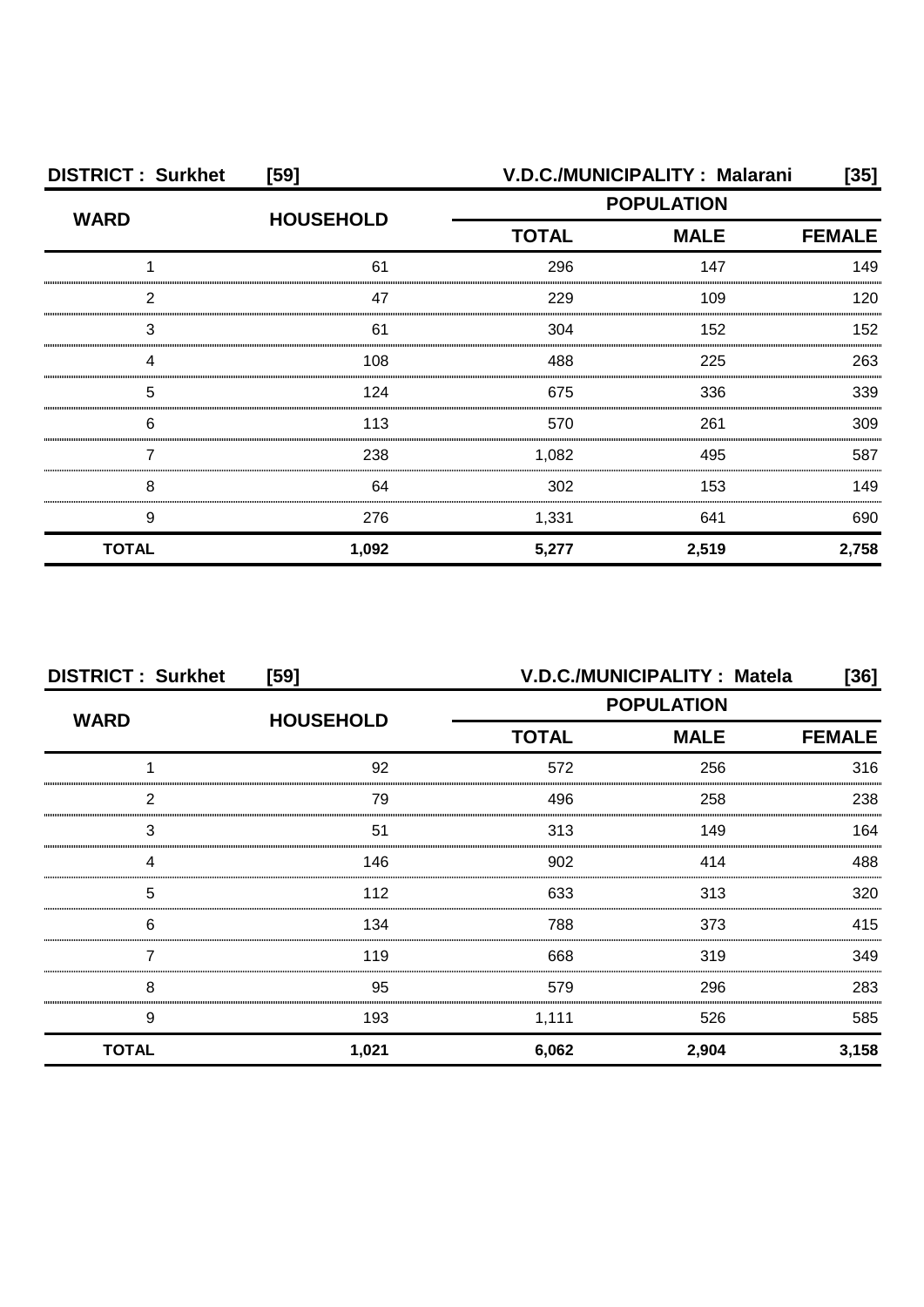| <b>DISTRICT: Surkhet</b> | [59]             | V.D.C./MUNICIPALITY: Mehelkuna |                   |               |  |
|--------------------------|------------------|--------------------------------|-------------------|---------------|--|
| <b>WARD</b>              | <b>HOUSEHOLD</b> | <b>TOTAL</b>                   | <b>POPULATION</b> |               |  |
|                          |                  |                                | <b>MALE</b>       | <b>FEMALE</b> |  |
|                          | 418              | 1,667                          | 748               | 919           |  |
| ႒                        | 194              | 811                            | 336               | 475           |  |
| 3                        | 315              | 1,273                          | 560               | 713           |  |
|                          | 180              | 736                            | 294               | 442           |  |
| 5                        | 283              | 1,205                          | 516               | 689           |  |
| 6                        | 245              | 1,068                          | 454               | 614           |  |
|                          | 275              | 1,221                          | 559               | 662           |  |
| 8                        | 214              | 1,016                          | 462               | 554           |  |
| 9                        | 184              | 818                            | 351               | 467           |  |
| <b>TOTAL</b>             | 2,308            | 9,815                          | 4,280             | 5,535         |  |

| <b>DISTRICT: Surkhet</b><br>[59] |                  | V.D.C./MUNICIPALITY: Neta<br>$[38]$              |       |               |
|----------------------------------|------------------|--------------------------------------------------|-------|---------------|
| <b>WARD</b>                      | <b>HOUSEHOLD</b> | <b>POPULATION</b><br><b>MALE</b><br><b>TOTAL</b> |       |               |
|                                  |                  |                                                  |       | <b>FEMALE</b> |
|                                  |                  | 44                                               | 21    | 23            |
| 2                                | 63               | 365                                              | 179   | 186           |
| 3                                | 76               | 458                                              | 223   | 235           |
|                                  | 75               | 390                                              | 190   | 200           |
| 5                                | 86               | 508                                              | 260   | 248           |
| 6                                | 98               | 568                                              | 288   | 280           |
|                                  | 90               | 500                                              | 250   | 250           |
| 8                                | 64               | 302                                              | 154   | 148           |
| 9                                | 88               | 432                                              | 215   | 217           |
| <b>TOTAL</b>                     | 647              | 3,567                                            | 1,780 | 1,787         |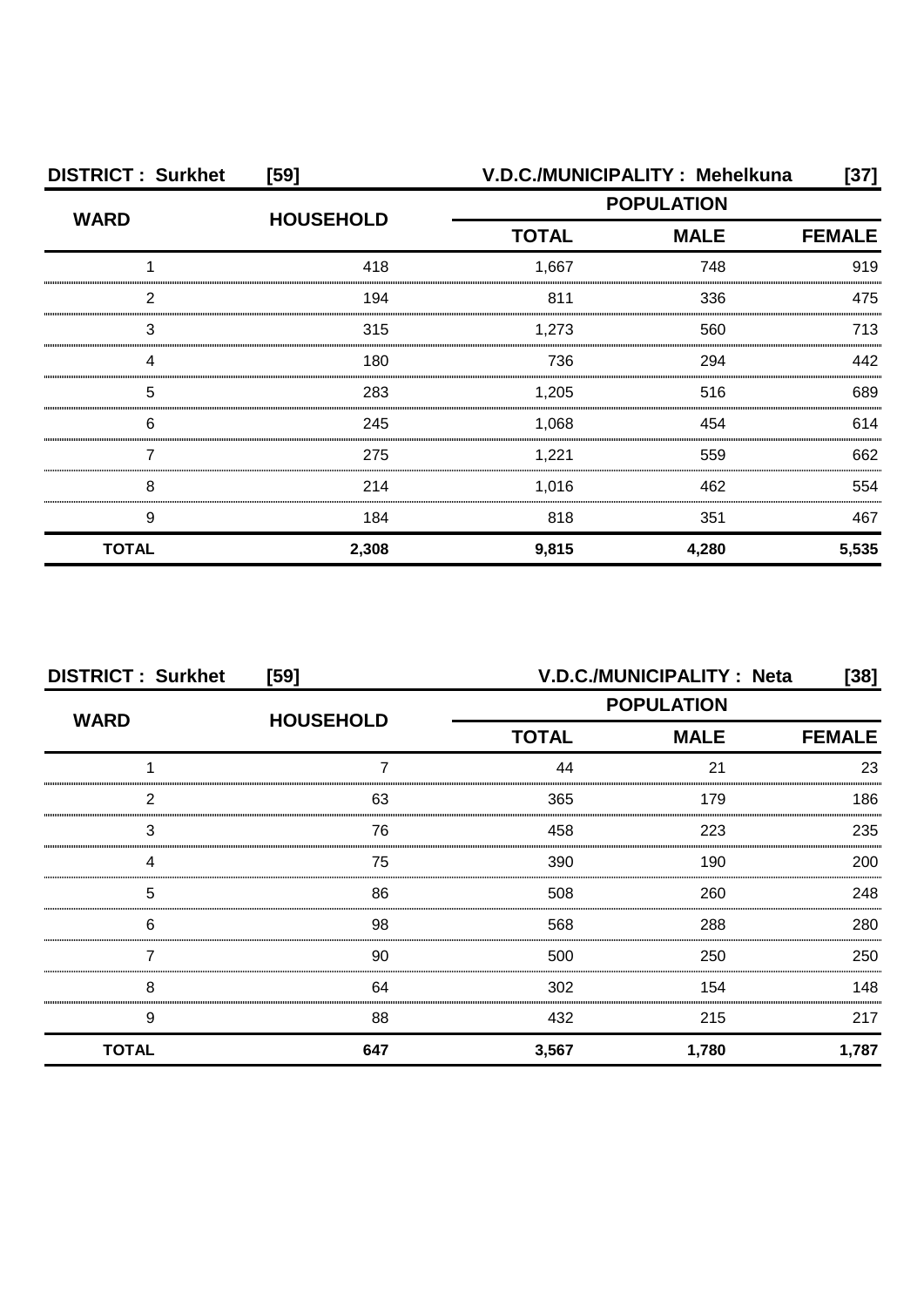| <b>DISTRICT: Surkhet</b> | [59]             | V.D.C./MUNICIPALITY: Pamka        |             |               |  |
|--------------------------|------------------|-----------------------------------|-------------|---------------|--|
| <b>WARD</b>              | <b>HOUSEHOLD</b> | <b>POPULATION</b><br><b>TOTAL</b> |             |               |  |
|                          |                  |                                   | <b>MALE</b> | <b>FEMALE</b> |  |
|                          | 36               | 195                               | 100         | 95            |  |
| 2                        | 30               | 197                               | 92          | 105           |  |
| З                        | 25               | 123                               | 54          | 69            |  |
|                          | 54               | 319                               | 157         | 162           |  |
| 5                        | 46               | 250                               | 131         | 119           |  |
| 6                        | 41               | 215                               | 111         | 104           |  |
|                          | 59               | 315                               | 166         | 149           |  |
| 8                        | 53               | 294                               | 133         | 161           |  |
| 9                        | 45               | 262                               | 116         | 146           |  |
| <b>TOTAL</b>             | 389              | 2,170                             | 1,060       | 1,110         |  |

| <b>DISTRICT: Surkhet</b> | $[59]$           |                   | V.D.C./MUNICIPALITY: Pokharikanda | [40]          |
|--------------------------|------------------|-------------------|-----------------------------------|---------------|
|                          | <b>HOUSEHOLD</b> | <b>POPULATION</b> |                                   |               |
| <b>WARD</b>              |                  | <b>TOTAL</b>      | <b>MALE</b>                       | <b>FEMALE</b> |
|                          | 25               | 156               | 75                                | 81            |
| っ                        | 51               | 312               | 164                               | 148           |
| 3                        | 113              | 644               | 331                               | 313           |
|                          | 272              | 1,454             | 723                               | 731           |
| 5                        | 25               | 134               | 62                                | 72            |
| 6                        | 185              | 961               | 502                               | 459           |
|                          | 54               | 368               | 182                               | 186           |
| 8                        | 83               | 432               | 207                               | 225           |
| 9                        | 52               | 280               | 121                               | 159           |
| <b>TOTAL</b>             | 860              | 4,741             | 2,367                             | 2,374         |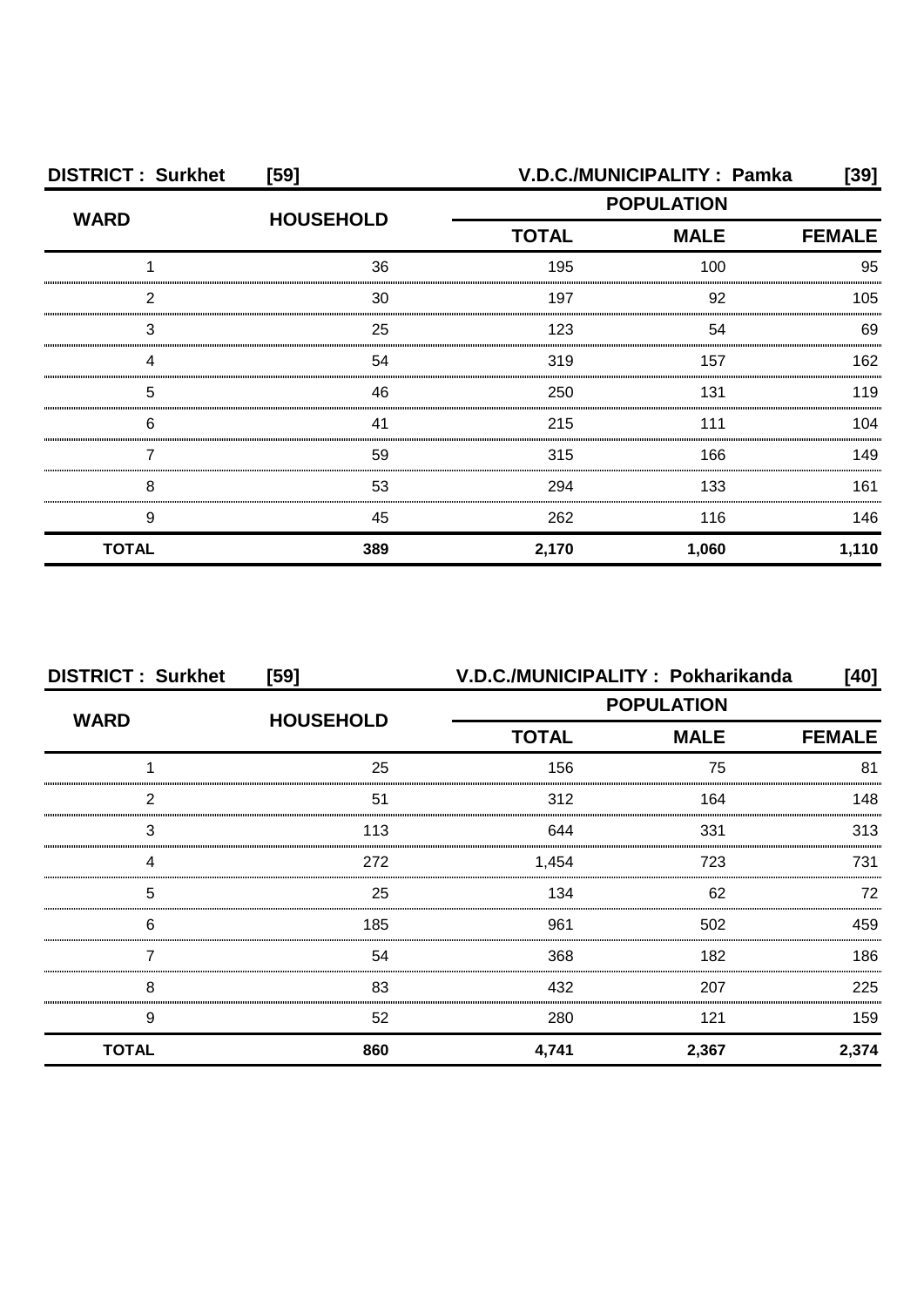| <b>DISTRICT: Surkhet</b> | [59]             | V.D.C./MUNICIPALITY: Rajena<br>[41] |                   |       |
|--------------------------|------------------|-------------------------------------|-------------------|-------|
| <b>WARD</b>              | <b>HOUSEHOLD</b> |                                     | <b>POPULATION</b> |       |
|                          |                  | <b>TOTAL</b>                        | <b>FEMALE</b>     |       |
|                          | 40               | 291                                 | 149               | 142   |
| 2                        | 53               | 306                                 | 155               | 151   |
| 3                        | 86               | 432                                 | 226               | 206   |
|                          | 70               | 384                                 | 180               | 204   |
| 5                        | 73               | 409                                 | 218               | 191   |
| 6                        | 65               | 346                                 | 163               | 183   |
|                          | 55               | 283                                 | 141               | 142   |
| 8                        | 68               | 377                                 | 183               | 194   |
| 9                        | 46               | 234                                 | 109               | 125   |
| <b>TOTAL</b>             | 556              | 3,062                               | 1,524             | 1,538 |

| <b>DISTRICT: Surkhet</b><br>[59] |                  |              | V.D.C./MUNICIPALITY: Rakam<br>$[42]$ |       |  |
|----------------------------------|------------------|--------------|--------------------------------------|-------|--|
| <b>WARD</b>                      | <b>HOUSEHOLD</b> |              | <b>POPULATION</b>                    |       |  |
|                                  |                  | <b>TOTAL</b> | <b>MALE</b>                          |       |  |
|                                  | 97               | 428          | 181                                  | 247   |  |
| っ                                | 191              | 873          | 416                                  | 457   |  |
| 3                                | 60               | 265          | 118                                  | 147   |  |
|                                  | 53               | 263          | 115                                  | 148   |  |
| 5                                | 44               | 203          | 100                                  | 103   |  |
| 6                                | 169              | 760          | 338                                  | 422   |  |
|                                  | 90               | 409          | 182                                  | 227   |  |
| 8                                | 58               | 257          | 115                                  | 142   |  |
| 9                                | 38               | 182          | 82                                   | 100   |  |
| <b>TOTAL</b>                     | 800              | 3,640        | 1,647                                | 1,993 |  |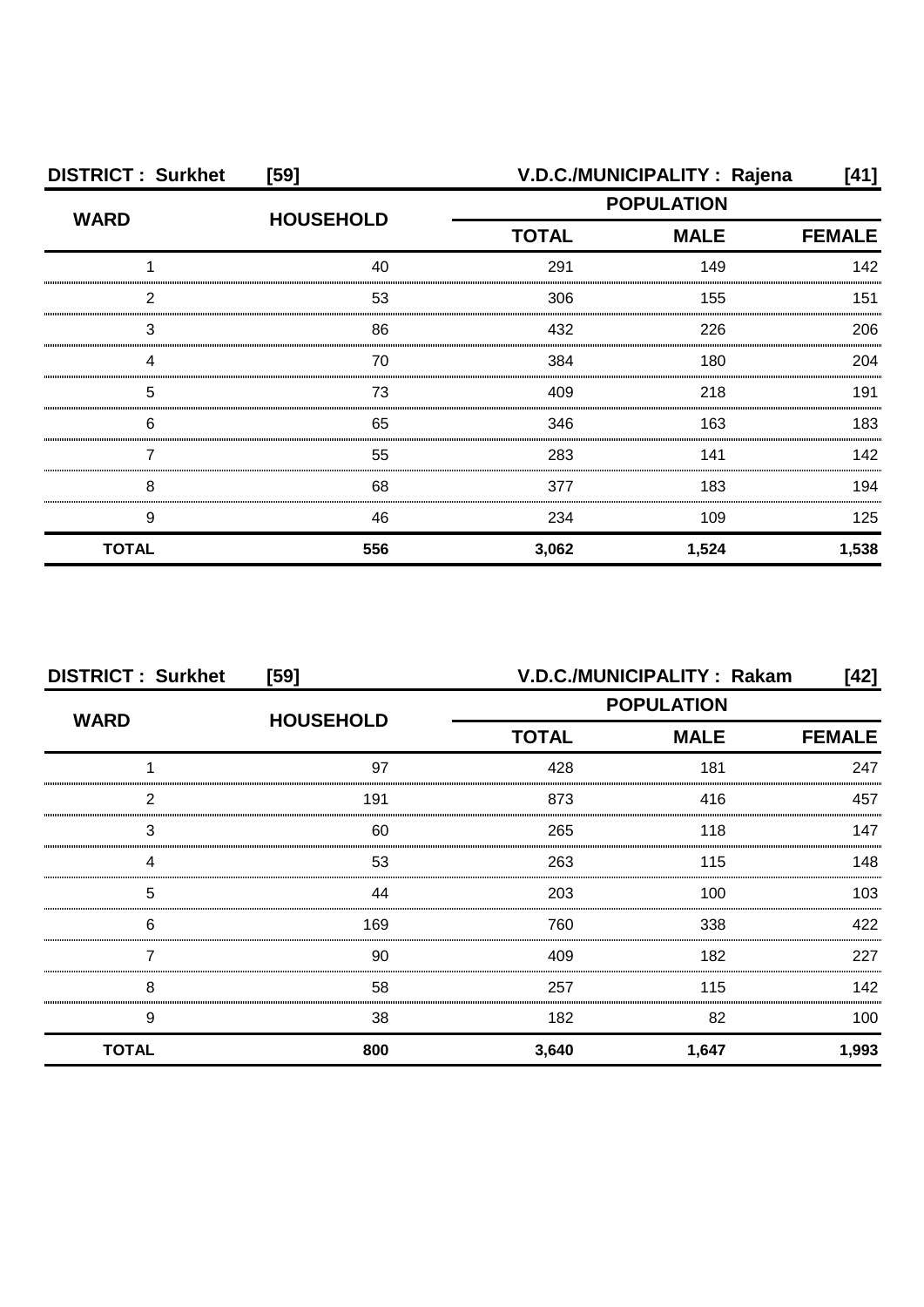| <b>DISTRICT: Surkhet</b> | [59]             | V.D.C./MUNICIPALITY: Ramghat<br>[43] |             |               |
|--------------------------|------------------|--------------------------------------|-------------|---------------|
| <b>WARD</b>              |                  | <b>POPULATION</b>                    |             |               |
|                          | <b>HOUSEHOLD</b> | <b>TOTAL</b>                         | <b>MALE</b> | <b>FEMALE</b> |
|                          | 146              | 617                                  | 268         | 349           |
| 2                        | 154              | 745                                  | 340         | 405           |
| 3                        | 130              | 593                                  | 247         | 346           |
|                          | 257              | 1,099                                | 491         | 608           |
| 5                        | 177              | 742                                  | 339         | 403           |
| 6                        | 206              | 1,008                                | 469         | 539           |
|                          | 150              | 739                                  | 331         | 408           |
| 8                        | 239              | 1,036                                | 439         | 597           |
| 9                        | 139              | 709                                  | 311         | 398           |
| <b>TOTAL</b>             | 1,598            | 7,288                                | 3,235       | 4,053         |

| <b>DISTRICT: Surkhet</b><br>[59] |                  | V.D.C./MUNICIPALITY: Ranibas<br>[44] |             |               |
|----------------------------------|------------------|--------------------------------------|-------------|---------------|
| <b>WARD</b>                      |                  | <b>POPULATION</b>                    |             |               |
|                                  | <b>HOUSEHOLD</b> | <b>TOTAL</b>                         | <b>MALE</b> | <b>FEMALE</b> |
|                                  | 75               | 522                                  | 248         | 274           |
| 2                                | 89               | 563                                  | 257         | 306           |
| 3                                | 72               | 454                                  | 215         | 239           |
|                                  | 55               | 347                                  | 161         | 186           |
| 5                                | 81               | 571                                  | 263         | 308           |
| 6                                | 62               | 331                                  | 159         | 172           |
|                                  | 58               | 377                                  | 172         | 205           |
| 8                                | 45               | 273                                  | 118         | 155           |
| 9                                | 34               | 205                                  | 95          | 110           |
| <b>TOTAL</b>                     | 571              | 3,643                                | 1,688       | 1,955         |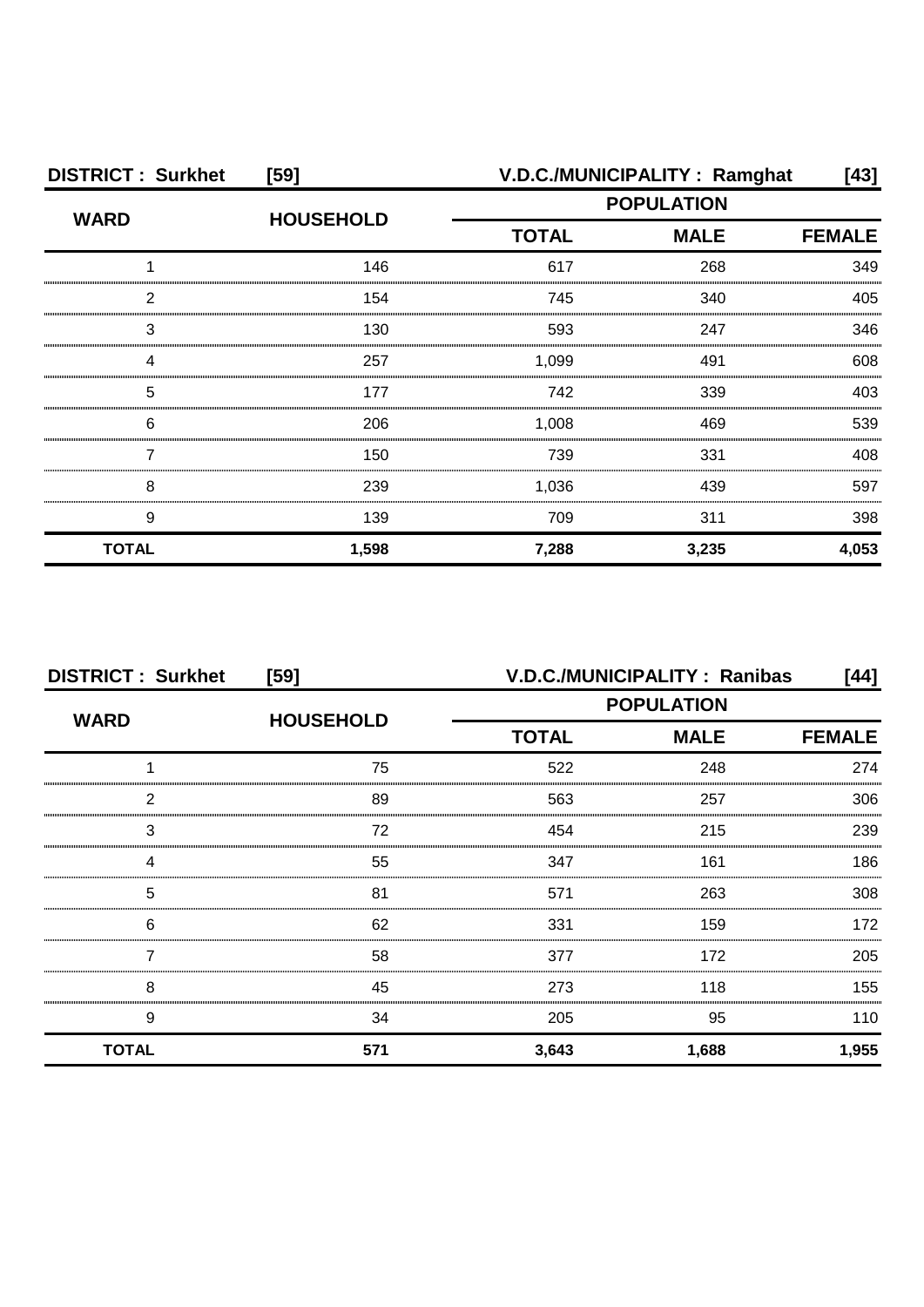| <b>DISTRICT: Surkhet</b><br>[59] |                  | V.D.C./MUNICIPALITY: Ratu<br>[45] |             |               |
|----------------------------------|------------------|-----------------------------------|-------------|---------------|
| <b>WARD</b>                      | <b>HOUSEHOLD</b> | <b>POPULATION</b>                 |             |               |
|                                  |                  | <b>TOTAL</b>                      | <b>MALE</b> | <b>FEMALE</b> |
|                                  | 23               | 152                               | 79          | 73            |
| ◠                                | 55               | 290                               | 154         | 136           |
| З                                | 25               | 120                               | 59          | 61            |
|                                  | 38               | 197                               | 100         | 97            |
| 5                                | 28               | 125                               | 61          | 64            |
| 6                                | 32               | 145                               | 68          | 77            |
|                                  | 45               | 229                               | 111         | 118           |
| 8                                | 18               | 88                                | 42          | 46            |
| 9                                | 69               | 333                               | 166         | 167           |
| <b>TOTAL</b>                     | 333              | 1,679                             | 840         | 839           |

| <b>DISTRICT: Surkhet</b><br>[59] |                  | V.D.C./MUNICIPALITY: Sahare<br>[46] |                   |               |
|----------------------------------|------------------|-------------------------------------|-------------------|---------------|
| <b>WARD</b>                      | <b>HOUSEHOLD</b> |                                     | <b>POPULATION</b> |               |
|                                  |                  | <b>TOTAL</b>                        | <b>MALE</b>       | <b>FEMALE</b> |
|                                  | 107              | 556                                 | 270               | 286           |
| っ                                | 344              | 1,612                               | 715               | 897           |
| 3                                | 168              | 822                                 | 407               | 415           |
|                                  | 468              | 2,106                               | 964               | 1.142         |
| 5                                | 249              | 1,105                               | 513               | 592           |
| 6                                | 185              | 915                                 | 454               | 461           |
|                                  | 282              | 1,329                               | 593               | 736           |
| 8                                | 348              | 1,564                               | 744               | 820           |
| 9                                | 192              | 1,067                               | 522               | 545           |
| <b>TOTAL</b>                     | 2,343            | 11,076                              | 5,182             | 5,894         |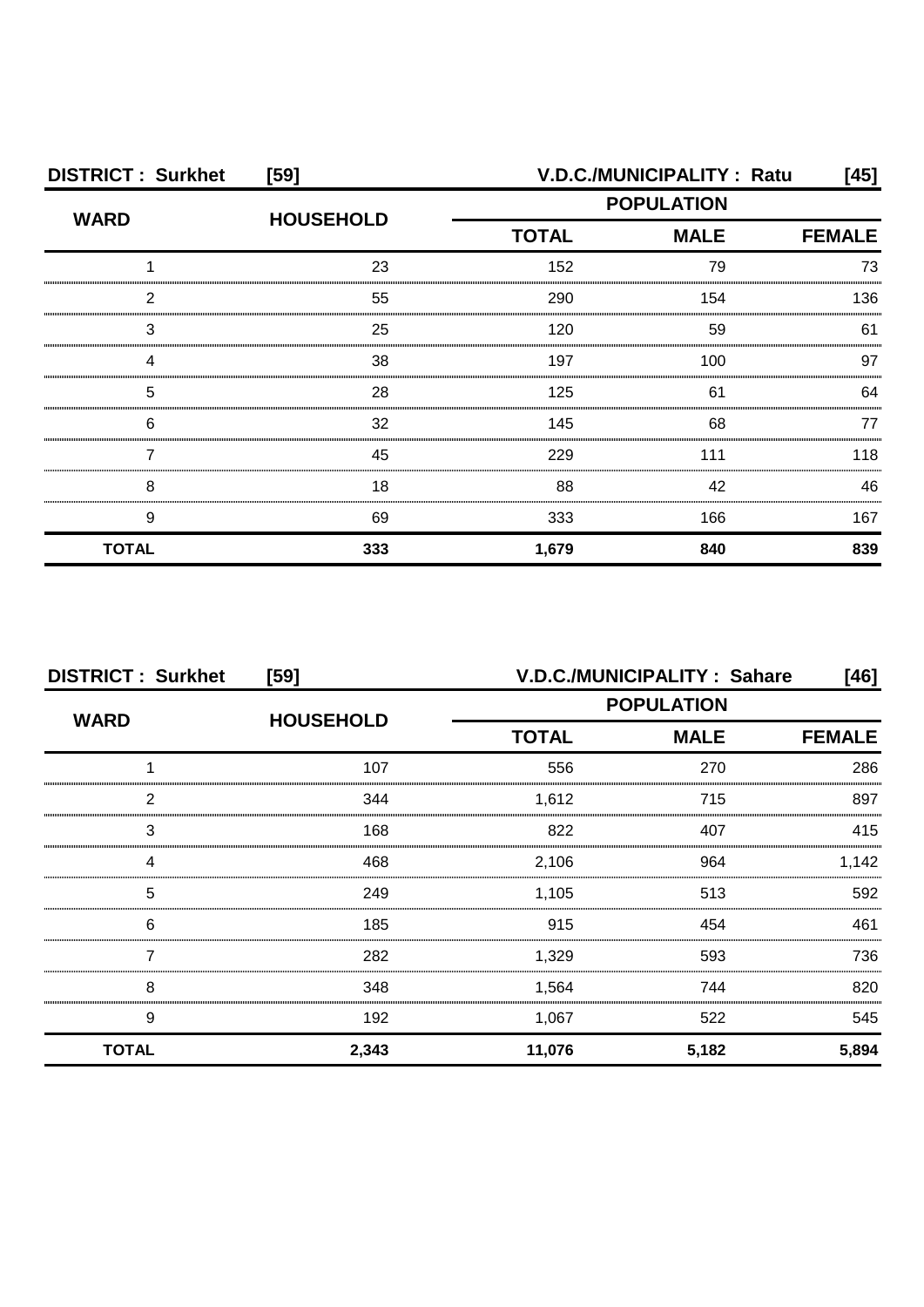| <b>DISTRICT: Surkhet</b><br>[59] |                  |              | V.D.C./MUNICIPALITY: Salkot<br>[47] |               |  |
|----------------------------------|------------------|--------------|-------------------------------------|---------------|--|
| <b>WARD</b>                      | <b>HOUSEHOLD</b> |              | <b>POPULATION</b>                   |               |  |
|                                  |                  | <b>TOTAL</b> | <b>MALE</b>                         | <b>FEMALE</b> |  |
|                                  | 183              | 1,114        | 562                                 | 552           |  |
| 2                                | 106              | 562          | 285                                 | 277           |  |
| 3                                | 137              | 730          | 357                                 | 373           |  |
| Δ                                | 241              | 1,351        | 660                                 | 691           |  |
| 5                                | 309              | 1,424        | 657                                 | 767           |  |
| 6                                | 209              | 1,141        | 561                                 | 580           |  |
|                                  | 142              | 675          | 307                                 | 368           |  |
| 8                                | 128              | 600          | 275                                 | 325           |  |
| 9                                | 181              | 913          | 427                                 | 486           |  |
| <b>TOTAL</b>                     | 1,636            | 8,510        | 4,091                               | 4,419         |  |

| <b>DISTRICT: Surkhet</b><br>[59] |                  | V.D.C./MUNICIPALITY: Satakhani<br>[48] |       |               |
|----------------------------------|------------------|----------------------------------------|-------|---------------|
| <b>WARD</b>                      | <b>HOUSEHOLD</b> | <b>POPULATION</b>                      |       |               |
|                                  |                  | <b>TOTAL</b><br><b>MALE</b>            |       | <b>FEMALE</b> |
|                                  | 129              | 623                                    | 279   | 344           |
| っ                                | 156              | 757                                    | 369   | 388           |
| 3                                | 72               | 327                                    | 160   | 167           |
|                                  | 346              | 1,603                                  | 730   | 873           |
| 5                                | 240              | 1,025                                  | 482   | 543           |
| 6                                | 69               | 401                                    | 196   | 205           |
|                                  | 447              | 2,202                                  | 1,038 | 1,164         |
| 8                                | 353              | 1,817                                  | 860   | 957           |
| 9                                | 94               | 496                                    | 241   | 255           |
| <b>TOTAL</b>                     | 1,906            | 9,251                                  | 4,355 | 4,896         |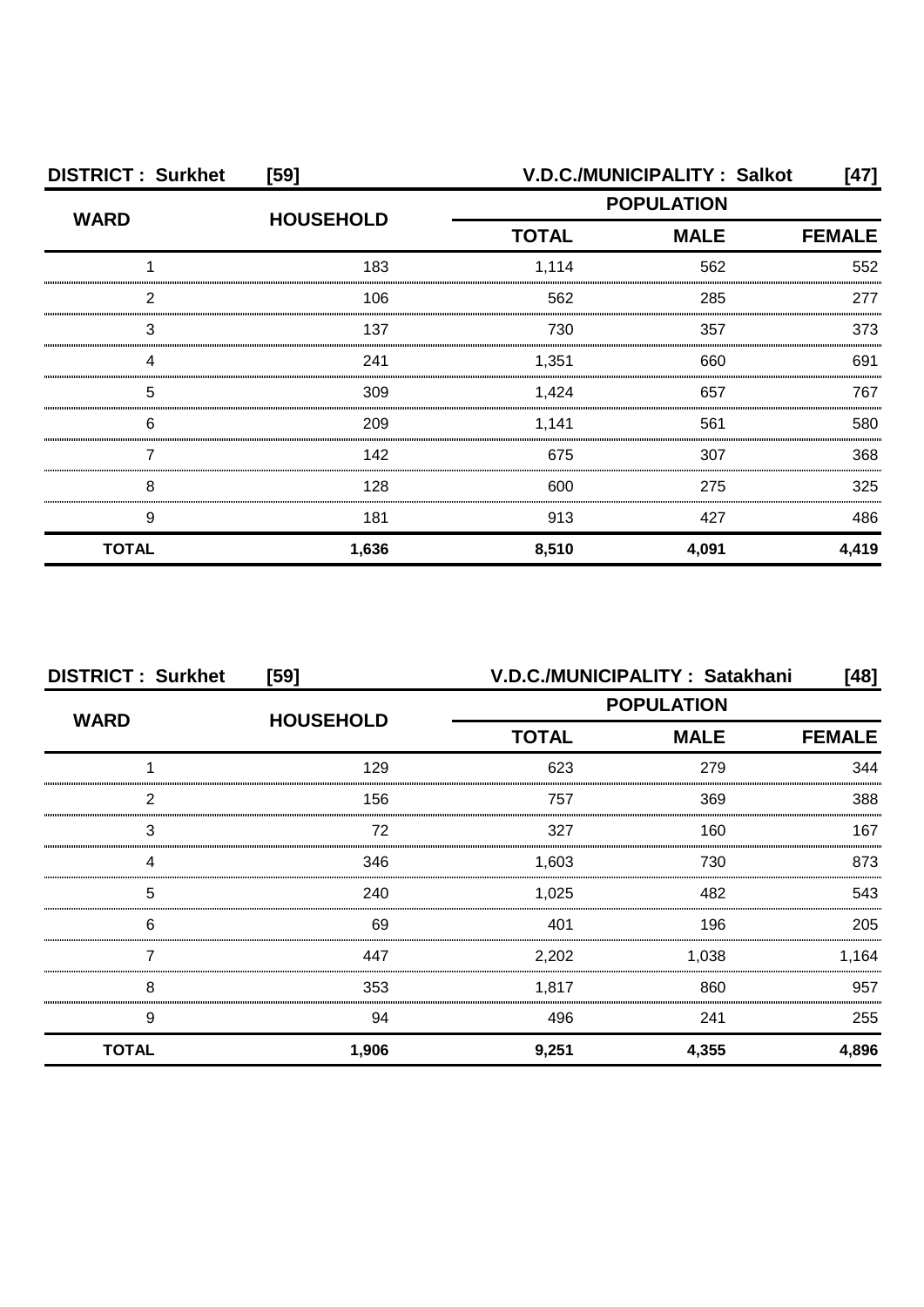| <b>DISTRICT: Surkhet</b> | [59]             | V.D.C./MUNICIPALITY: Taranga<br>[49]<br><b>POPULATION</b> |             |               |
|--------------------------|------------------|-----------------------------------------------------------|-------------|---------------|
| <b>WARD</b>              | <b>HOUSEHOLD</b> |                                                           |             |               |
|                          |                  | <b>TOTAL</b>                                              | <b>MALE</b> | <b>FEMALE</b> |
|                          | 146              | 730                                                       | 361         | 369           |
| 2                        | 62               | 358                                                       | 194         | 164           |
| 3                        | 152              | 746                                                       | 369         | 377           |
|                          | 210              | 1,051                                                     | 525         | 526           |
| 5                        | 212              | 1,040                                                     | 499         | 541           |
| 6                        | 77               | 395                                                       | 182         | 213           |
|                          | 67               | 413                                                       | 203         | 210           |
| 8                        | 49               | 292                                                       | 150         | 142           |
| 9                        | 30               | 197                                                       | 102         | 95            |
| <b>TOTAL</b>             | 1,005            | 5,222                                                     | 2,585       | 2,637         |

| <b>DISTRICT: Surkhet</b> | [59]             | V.D.C./MUNICIPALITY: Tatopani<br>[50] |             |               |
|--------------------------|------------------|---------------------------------------|-------------|---------------|
| <b>WARD</b>              | <b>HOUSEHOLD</b> | <b>POPULATION</b>                     |             |               |
|                          |                  | <b>TOTAL</b>                          | <b>MALE</b> | <b>FEMALE</b> |
|                          | 117              | 588                                   | 273         | 315           |
| っ                        | 146              | 723                                   | 335         | 388           |
| 3                        | 83               | 412                                   | 179         | 233           |
|                          | 98               | 479                                   | 223         | 256           |
| 5                        | 63               | 344                                   | 170         | 174           |
| 6                        | 100              | 548                                   | 263         | 285           |
|                          | 134              | 693                                   | 319         | 374           |
| 8                        | 123              | 624                                   | 266         | 358           |
| 9                        | 245              | 1,176                                 | 578         | 598           |
| <b>TOTAL</b>             | 1,109            | 5,587                                 | 2,606       | 2,981         |